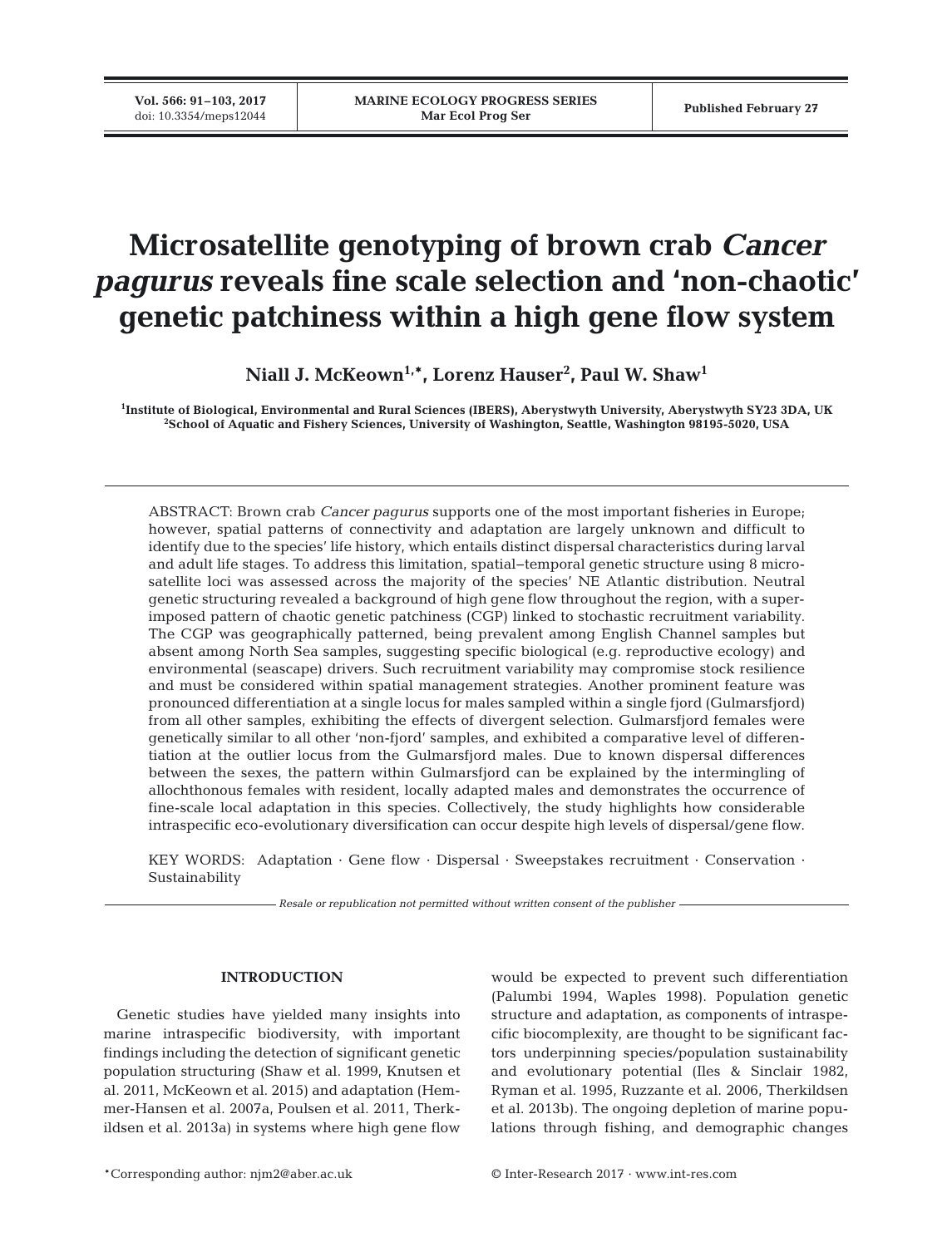associated with predicted future climate change, are adding to the impetus to resolve (1) spatial/temporal patterns of neutral and adaptive genetic structure (Reiss et al. 2009), (2) historical and contemporary drivers of structuring (Hemmer-Hansen et al. 2007b), and (3) the significance of such diversity on ecological and evolutionary time scales (Stepien et al. 2009).

While there has been considerable research on fishes with mobile larval and non-larval stages, genetic studies of crustaceans have typically focused on taxa with sedentary adults (Jorde et al. 2015). In this context, the brown crab *Cancer pagurus* (L.), which occurs continuously in shallow shelf waters of the NE Atlantic from the Lofoten Islands (Norway) to Morocco (Bennett 1995) and supports one of the most important commercial European fisheries, represents an interesting candidate for investigation as both larval and adult stages have the potential for substantial dispersal. Adults are described as benthic and mobile, but there are pronounced dispersal differences between the sexes: males are largely resident, making short random movements within small territories, while females migrate significantly longer distances, and more frequently, than males (Edwards 1979, Bennett & Brown 1983, Latrouite & Le Foll 1989, Ungfors et al. 2007). In the English Channel, female migrations of up to 200 nautical miles (nmi) have been reported with some crabs achieving a mean speed of 1.07 to 1.62 nmi  $d^{-1}$  (Pawson 1995). The pelagic larval stage lasts for approximately 3 mo (Eaton et al. 2003, Weiss et al. 2009, Hunter et al. 2013), and while little is known about the ecology of juveniles, they are rarely caught in offshore waters, suggesting that adult crabs only move to deeper water as they grow and reach maturity.

Tagging studies have revealed that adult female migrations occur consistently against prevailing currents (Ungfors et al. 2007, Hunter et al. 2013). As the larvae are poor swimmers and likely passively drift while entrained in currents, it has been suggested that contranatent female migrations are spawning behaviours aimed at facilitating return to areas of maternal origin. Even in the absence of additional extrinsic factors, the seemingly counteractive dispersal of females and larvae is expected to limit 'lifetime dispersal' and may thus influence spatial patterns of recruitment and structuring of reproductive populations. Tagging, fishery landings data and sex-specific growth rates variously suggest some demographic independence between the areas of brown crab abundance in the Celtic Sea, English Channel, North Sea and Bay of Biscay (Pawson 1995). Within the North Sea, the seasonal jet-like circulation associated with the Flamborough front is predicted to prevent exchange of larvae between areas north and south of the front during spawning time (Eaton et al. 2003). In the English Channel, larval surveys have reported distinct western and eastern centres of larval abundance separated by a central area of low or no larval occurrence, and hydrodynamic modelling has indicated insufficient larval transport rates to connect these spawning areas (D. Eaton unpubl. data).

To date, population genetic structure of brown crab has been studied only in Scandinavian waters, where Ungfors et al. (2009) reported no significant genetic differentiation among samples spanning 1300 km of waterway distance within the Norwegian Sea, Skagerrak and Kattegat. However, genetic structuring may vary throughout a species' range, and failure to identify local populations may lead to local overfishing and ultimately, severe declines. While females are highly fecund (0.5 to 2.9 million eggs per brood; Edwards 1979, Ungfors 2007), paternity analysis suggests single paternity of broods (McKeown & Shaw 2008b). Such a reproductive ecology, alongside the selective harvesting of females (Bennett 1995), which are currently regarded as overexploited, may enhance the susceptibility of brown crab to genetic erosion (McKeown & Shaw 2008b).

The objective of the present study was to test the general hypothesis of genetic panmixia in brown crab throughout a considerable portion of the species' range, with a specific focus on the English Channel and North Sea. Some genetic studies of crusta ceans have reported macro-geographical homogeneity with structuring apparent only at regional scales (e.g. Domingues et al. 2010), while other studies have reported fine-scale spatial and/or temporal genetic structuring (Selkoe et al. 2010). To encapsulate such potential complexity, broad- and fine-scale spatial−temporal patterns were assessed. Furthermore, comparative analyses of males and females were performed to identify differences that may be associated with sex-specific ontogenetic movements. The sampling strategy also encompassed distinct seascape features (e.g. samples collected within semi-enclosed water bodies such as bays and fjords) to examine the effect of local hydrodynamic environments. This sampling design permitted interpretation of the mechanistic underpinnings and eco-evolutionary significance of complex patterns of genetic diversity which included evidence of broad-scale genetic connectivity, fine-scale adaptive divergence of a fjord sample, and regional variation in genetic patchiness.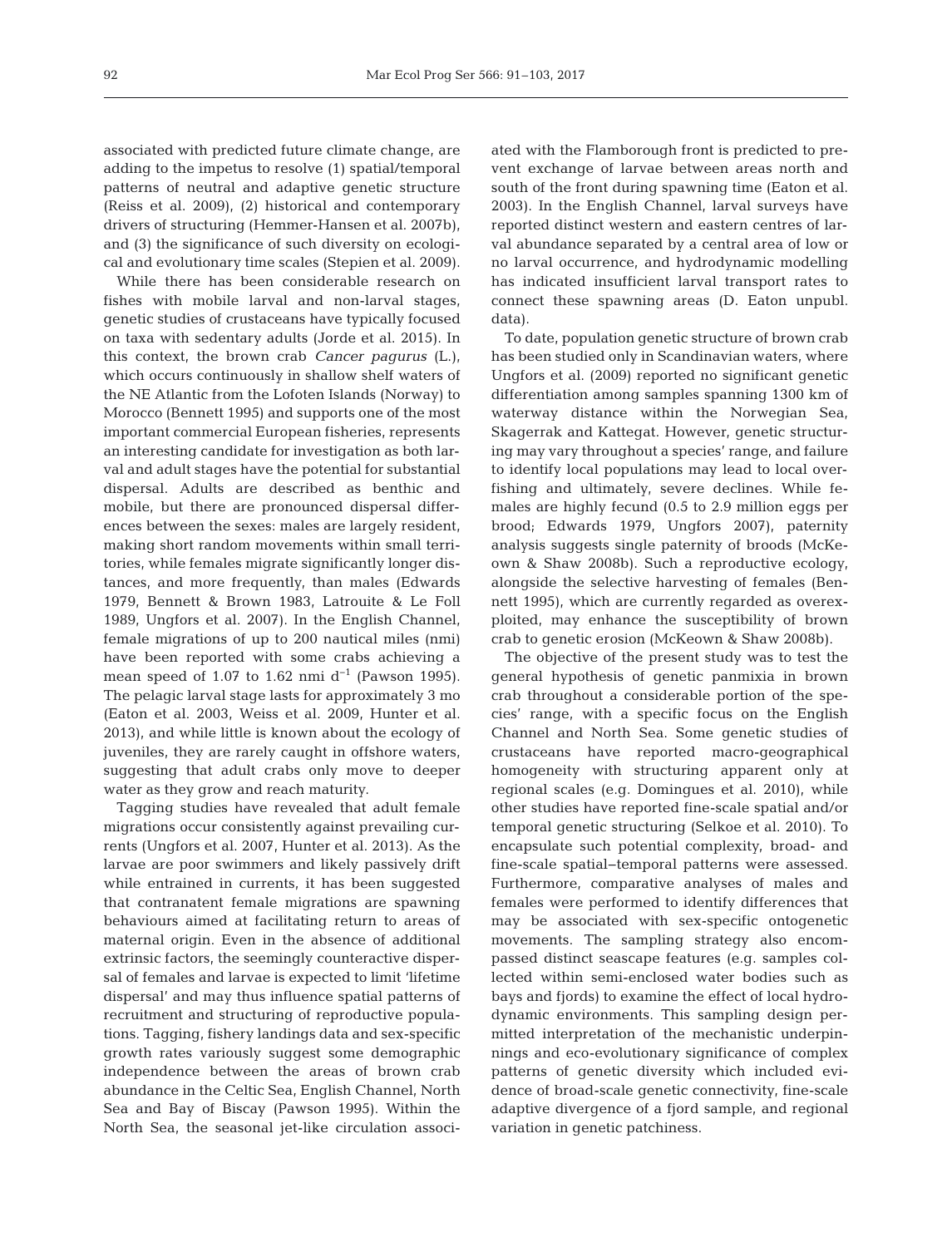## **MATERIALS AND METHODS**

## **Sample collection and molecular analyses**

Spatial/temporal sampling of adults throughout the NE Atlantic was performed using both research (Centre for Environment, Fisheries and Aquaculture Science; CEFAS) and commercial vessels (Fig. 1; see also Table 1 for sample information). For each sample, crabs were captured using multiple baited pots within a localised area (maximum distance among pots ~200 m) over a single day, with tissue biopsies preserved in ethanol. Although adult crabs cannot be reliably aged, samples were considered to consist of multiple age cohorts. For samples collected on-board CEFAS vessels, the majority of individuals were identified as male or female, which permitted downstream separation in statistical analysis.

Total DNA was extracted using a standard CTABchloroform/isoamylalcohol method (Winnepenninckx et al. 1993). All individuals were typed at 8 microsatel lite loci *(Cpag15*, *Cpag1b9*, *Cpag2a5-2*, *Cpag3a2*, *Cpag3d7*, *Cpag4*, *Capg5d8*, *Cpag6c4b)* following McKeown & Shaw (2008a).



Fig. 1. Brown crab *Cancer pagurus* sample sites (see Table 1 for site details). Red dots: sites with temporal replicates; underlined numbers: sites within semi-enclosed bays and fjords

#### **Statistical analysis**

Genetic variation within samples was characterised using number of alleles  $(N_A)$ , allelic richness *(A*R; El Mousadik & Petit 1996), observed heterozygosity *(H*o), and expected heterozygosity *(H*e) (Nei 1978), all calculated using GENALEX 6.2 (Peakall & Smouse 2006). Genotype frequency conformance to Hardy-Weinberg equilibrium (HWE) expectations, and genotypic linkage equilibrium between pairs of loci were tested using exact tests (10 000 batches, 5000 iterations) in GENEPOP 3.3 (Raymond & Rousset 1995). Deviations from HWE were measured using  $F_{\text{IS}}$ , calculated according to Weir & Cockerham (1984) and tested for significance by 10 000 permutations in FSTAT 2.9.3. (Goudet 1995). Mean pairwise relatedness within samples was calculated using the relatedness estimator,  $r_{qq}$ , of Queller & Goodnight (1989) in GENALEX with associated 95% confidence intervals determined by 1000 bootstraps. Permutation of genotypes among all samples (999 times) was used to calculate the upper and lower 95% confidence intervals for the expected range of  $r_{qq}$  under a panmictic model.

> Genetic differentiation was quantified by global and pairwise  $F_{ST}$  values, with associated significance evaluated by 10 000 permutations (Goudet et al. 1996), using FSTAT. Hierarchical analysis of molecular variance (AMOVA; Excoffier et al. 1992) was performed in ARLEQUIN to partition genetic variance among groups of samples  $(F_{CT})$  and among samples within groups  $(F_{SC})$  with significance levels of  $F_{CT}$  and  $F_{SC}$  tested using 1000 permutations. To help visualise  $F_{ST}$  results, principal coordinates analysis (PCoA) was performed on pairwise matrices. Mantel tests, as implemented in the IBDWS software (Jensen et al. 2005) were used to test for correlation between pairwise linearised  $F_{ST}$   $(F_{ST}/[1 - F_{ST}])$  (Rousset 1997) and shortest sea distances between sample sites (i.e. isolation by distance; IBD). IBD tests were based on 10 000 randomisations and performed on combinations of untransformed and logtransformed genetic and geographical distances for various pooled and partitioned arrangements of temporal, male and female samples. Differentiation be tween samples was tested with global and pairwise exact *G*-tests in GENEPOP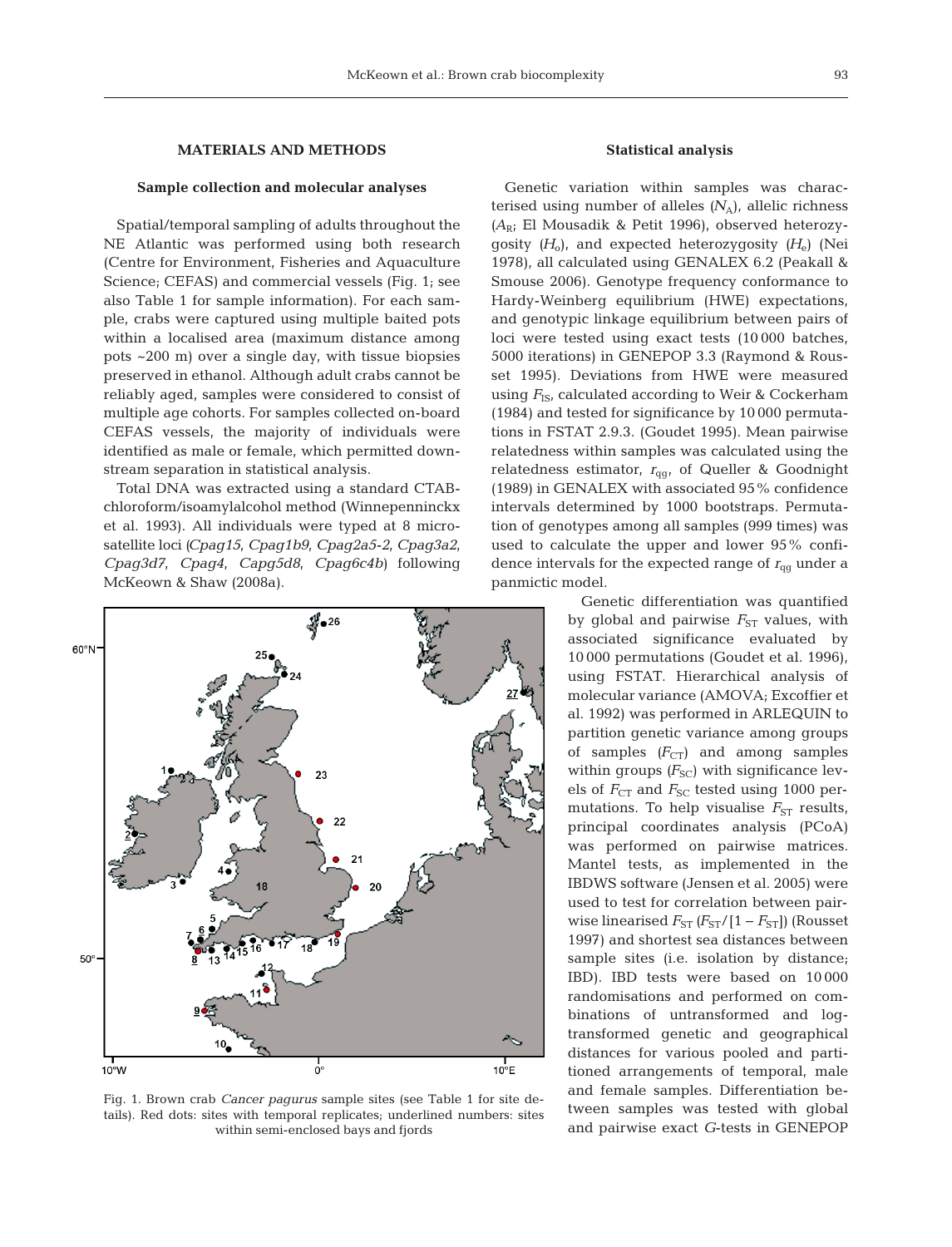(10 000 batches, 5000 iterations). The simulation method implemented in POWSIM (Ryman & Palm 2006) was used to estimate the sample-size dependent Type I and Type II error probabilities of the exact *G*-tests. Genetic structuring was also investigated using the Bayesian clustering method in STRUC-TURE (Pritchard et al. 2000), both with and without prior population information and with multiple parameter sets (i.e. with and without admixture, and with and without correlated allele frequencies). Randomisation procedures in FSTAT were used to detect significant differences in heterozygosity,  $A_{\rm R}$ ,  $F_{\rm IS}$ ,  $F_{\rm ST}$ and relatedness among user-defined groups of samples following 10 000 permutations.

The assumption of selective neutrality of the microsatellite loci was assessed using the FDIST outlier identification test (Beaumont & Nichols 1996) implemented in LOSITAN (Antao et al. 2008) performed (1) globally (i.e. across groups of samples) and (2) be tween pairs of samples. Simulations were run for 10 000 replications, and 95% confidence intervals were estimated using the options for neutral and forced mean  $F_{ST}$ . No differences were detected between analyses assuming infinite allele model (IAM) and stepwise mutation models, so only IAM results are presented.

#### **RESULTS**

#### **Intrasample genetic variability and data power**

A total of 2777 individuals were assayed (mean sample size: 81.7), with an average of 17.4 alleles detected per locus (range: 5 to 34). Loci *Cpag4* and *Cpag5d8* had considerably more alleles (n = 34 in both cases) than the other loci, with the next highest allele number reported for *Cpag1b9* (19 alleles). Each locus was polymorphic in all samples with very similar levels of variation across all samples. No significant linkage disequilibrium between loci was detected, either across all samples (data pooled) or in any single sample. Single locus tests for conformity to HWE expectations for each of the initial 34 samples (Table 1) revealed the largest number of significant deviations (at critical p value = 0.05) for *Cpag4* and *Cpag3A2* which exhibited 19 and 12 significant test results, respectively. No other locus exhibited more than 5 deviations out of 34 tests (at critical  $p = 0.05$ ). Multi-locus tests of HWE and associated  $F_{\text{IS}}$  values were non-significant in most samples (Table 1). All single- and multi-locus deviations from HWE were due to heterozygote deficits. Application of MICRO- CHECKER (van Oosterhout et al. 2006) algorithms to adjust for potential null alleles in cases of single locus heterozygote deficits resulted in no change to the magnitude and pattern of genetic differentiation revealed in subsequent tests, so results for unedited data are reported. Mean intra-sample relatedness conformed to predictions of a panmictic model for all but 2 samples (Table 1).

POWSIM analysis indicated both considerable statistical power for *G*-tests to detect population structure and low Type I error rates for various sample size permutations relative to this study (Table 2).

#### **Detection of divergent selection effects**

Significant differentiation was detected between males and females collected in the Gulmarsfjord  $(F_{ST}$ = 0.027, p < 0.0001; exact *G*-test p < 0.0001). This differentiation was driven by a single locus *(Cpag6c4b)*, which yielded a pairwise  $F_{ST}$  of 0.160 (p = 0.0001; exact *G*-test p < 0.0001). Differentiation between the sexes was not significant upon exclusion of this locus  $(F_{ST} = 0.0048, p = 0.20;$  exact *G*-test  $p = 0.06$ ). Genotype proportions at *Cpag6c4b* conformed to HWE among both Gulmarsfjord males  $(p = 0.5)$  and females  $(p = 0.8)$ , with both groups exhibiting nearly identical levels of variability at this locus as well as at other loci. The locus-specific differentiation between the sexes was affected by a clear shift in respective allele frequency distributions (Fig. 2). The simulation-based test for signals of selection within male and female samples identified *Cpag6c4b* as a positive outlier (see Fig. S1 in the Supplement at www. int-res. com/ articles/suppl/m566p091\_supp.pdf; simulated neutral  $F_{ST}$  smaller than observed  $F_{ST}$  for *Cpag6C4b*, p = 0.9979), likely to be influenced by divergent selection.

Comparison of the Gulmarsfjord samples with all other samples revealed (1) the distinctiveness of the Gulmarsfjord males, and (2) the relative similarity of the Gulmarsfjord females to all other samples (Table 3). The pronounced differentiation of the Gulmarsfjord males from all other samples was also driven by locus *Cpag6c4b* (mean  $\pm$  SD pairwise  $F_{ST}$ for *Cpag6c4b*:  $0.169 \pm 0.013$ ; mean pairwise  $F_{ST}$ excluding  $Cpaq6c4b$ :  $0.003 \pm 0.003$ ). Outlier identification tests identified *Cpag6c4b* as a positive outlier in all pairwise and global tests that included the Gulmarsfjord males (Fig. S2 in the Supplement). *Cpag6c4b* allele frequency distributions among Gulmarsfjord females were similar to other samples (Fig. 2), and pairwise comparisons including this sample yielded a mean pairwise  $F_{ST}$  for *Cpag6c4b* of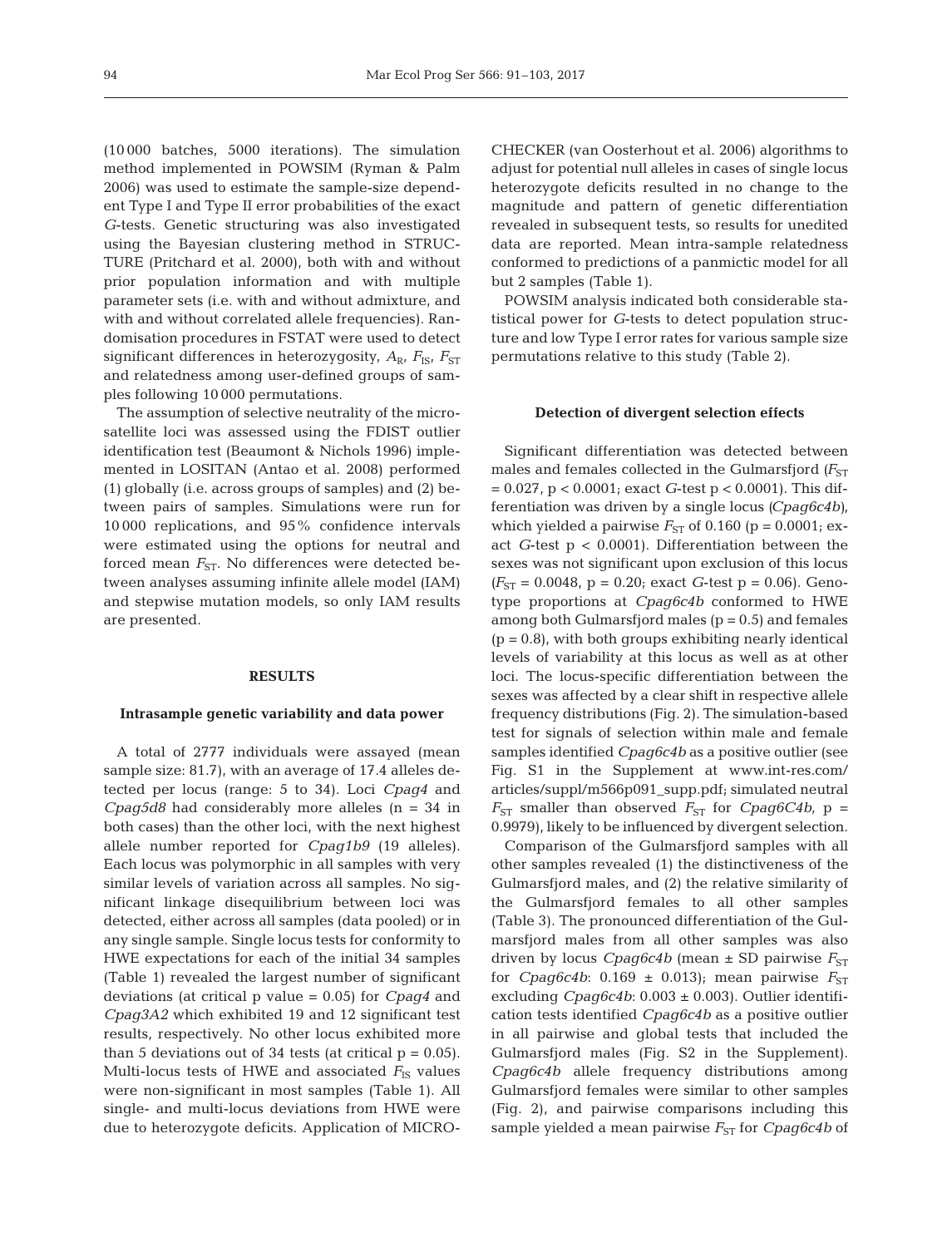Table 1. Brown crab *Cancer pagurus* sample information, including geographical region (used in AMOVA), date of collection and sample composition (i.e. numbers of males/females where identified at time of sampling). Multi-locus genetic variability measures: N<sub>A</sub>: allele number; *A*<sub>R</sub>: allele richness; *H*<sub>o</sub>: observed heterozygosity; *H*<sub>e</sub>: expected heterozygosity; *F*<sub>IS</sub>: standardised genetic variance within samples;  $r_{\text{qg}}$ : within-sample relatedness

| Region/<br>sample site                | Sample<br>code  | Sample<br>no.                  | Date             |                   |                   | -Sample composition - Mean Mean<br>collected Male Female Gender Total<br>unknown |          | $N_A$<br>$locus^{-1}$ | $A_{\rm R}$ | $H_{\alpha}$      | $H_{\rm e}$                        | $F_{\rm IS}$                             | $r_{\rm qg}$      |
|---------------------------------------|-----------------|--------------------------------|------------------|-------------------|-------------------|----------------------------------------------------------------------------------|----------|-----------------------|-------------|-------------------|------------------------------------|------------------------------------------|-------------------|
| <b>West of Ireland</b>                |                 |                                |                  |                   |                   |                                                                                  |          |                       |             |                   |                                    |                                          |                   |
| Northwest Ireland NWIre<br>Galway Bay | GalBay          | $\mathbf{1}$<br>$\overline{2}$ | Jul-07<br>Jul-07 |                   |                   | 30<br>46                                                                         | 30<br>46 | 8.00<br>8.63          | 7.567       |                   | 7.867 0.601 0.6571<br>0.589 0.6456 | 0.086 <sup>b</sup><br>0.089 <sup>b</sup> | $-0.013$<br>0.029 |
| Irish/Celtic Sea                      |                 |                                |                  |                   |                   |                                                                                  |          |                       |             |                   |                                    |                                          |                   |
| Southeast Ireland                     | <b>SEIre</b>    | 3                              | $Ju$ $Io$ $Io$   |                   |                   | 31                                                                               | 31       | 8.38                  |             | 8.176 0.624 0.646 |                                    | 0.034                                    | 0.011             |
| Aberystwyth                           | Aber            | 4                              | Aug-00           | 8                 | 61 <sup>a</sup>   |                                                                                  | 69       | 10.00                 | 8.221       | 0.622 0.630       |                                    | 0.014                                    | 0.058c            |
| Newquay                               | Newg            | 5                              | $Jun-06$         | 43 <sup>a</sup>   | 51 <sup>a</sup>   |                                                                                  | 94       | 10.88                 | 8.196       | 0.658 0.645       |                                    | $-0.02$                                  | 0.010             |
| St. Ives Bay                          | SI Bay          | 6                              | Sep-07           |                   |                   | 55                                                                               | 77       | 11.13                 | 8.242       | 0.676 0.649       |                                    | $-0.042$                                 | 0.008             |
| Pendeen                               | Pen             | 7                              | $Jun-06$         | 51 <sup>a</sup>   | 51 <sup>a</sup>   |                                                                                  | 102      | 10.75                 | 7.790       | 0.598 0.652       |                                    | 0.083 <sup>b</sup>                       | 0.004             |
| <b>English Channel</b>                |                 |                                |                  |                   |                   |                                                                                  |          |                       |             |                   |                                    |                                          |                   |
| Newlyn Bay                            | NewBay          | 8                              | $Sep-00$         | $\mathbf{1}$      | 83 <sup>a</sup>   |                                                                                  | 84       | 11.13                 | 8.357       | 0.689 0.673       |                                    | $-0.024$                                 | $-0.019$          |
| Newlyn Bay                            | NewBay          | 8                              | Oct-07           |                   |                   | 81                                                                               | 81       | 10.50                 | 7.983       | 0.638 0.664       |                                    | 0.041 <sup>b</sup>                       | 0.001             |
| Brittany Bay                          | Brit Bay        | 9                              | $Sep-00$         |                   |                   | 58                                                                               | 58       | 9.00                  | 7.696       | 0.651 0.660       |                                    | 0.014                                    | 0.009             |
| <b>Brittany Bay</b>                   | Brit Bay        | 9                              | $Jul-06$         |                   | 102 <sup>a</sup>  |                                                                                  | 102      | 11.38                 | 8.366       | 0.621 0.646       |                                    | $0.042^{\rm b}$                          | 0.026             |
| Brittany-Offshore                     | Brit offshore   | 10                             | $Oct-06$         | 56 <sup>a</sup>   | 58 <sup>a</sup>   |                                                                                  | 114      | 11.50                 | 8.221       | 0.626 0.660       |                                    | 0.053 <sup>b</sup>                       | $-0.003$          |
| Jersey                                | Jer             | 11                             | $Sep-00$         | 40 <sup>a</sup>   | 32 <sup>a</sup>   |                                                                                  | 72       | 10.13                 | 7.918       |                   | 0.662 0.653                        | $-0.014$                                 | 0.020             |
| Jersey                                | Jer             | 11                             | $Sep-07$         |                   |                   | 84                                                                               | 84       | 10.88                 | 8.230       |                   | 0.653 0.642                        | $-0.018$                                 | 0.037c            |
| Guernsey                              | Guer            | 12                             | $Sep-07$         |                   |                   | 80                                                                               | 80       | 10.50                 |             | 8.164 0.659 0.659 |                                    | $\theta$                                 | 0.000             |
| PortScatho                            | Portscat        | 13                             | Jun-06           |                   |                   | 136                                                                              | 136      | 11.63                 | 7.915       |                   | 0.675 0.640                        | $-0.055$                                 | 0.028             |
| Plymouth                              | Plv             | 14                             | $Oct-00$         | 9                 | $52^{\mathrm{a}}$ | $\overline{2}$                                                                   | 63       | 10.25                 | 8.129       |                   | $0.645$ $0.633$ $-0.018$           |                                          | 0.040             |
| <b>Start Point</b>                    | StartP          | 15                             | Jul-06           | 62 <sup>a</sup>   | 71 <sup>a</sup>   |                                                                                  | 133      | 11.75                 | 8.084       | 0.643 0.649       |                                    | 0.009                                    | 0.007             |
| Lyme Bay                              | Lyme            | 16                             | $Jul-07$         |                   |                   | 52                                                                               | 52       | 9.88                  | 8.504       |                   | 0.656 0.645                        | $-0.016$                                 | 0.027             |
| Swanage                               | Swan            | 17                             | $Jun-06$         | 44 <sup>a</sup>   | 11                |                                                                                  | 55       | 9.50                  | 7.97        |                   | 0.645 0.672                        | 0.041                                    | $-0.016$          |
| <b>Brighton</b>                       | <b>Brighton</b> | 18                             | $Sep-07$         |                   |                   | 65                                                                               | 65       | 9.63                  | 7.78        |                   | 0.625 0.648                        | 0.035                                    | 0.022             |
| Hastings                              | Hast            | 19                             | Aug- $00$        | 5                 | 67 <sup>a</sup>   |                                                                                  | 72       | 10.25                 | 8.23        |                   | 0.601 0.665                        | 0.097 <sup>b</sup>                       | $-0.015$          |
| Hastings                              | Hast            | 19                             | $Oct-06$         | 54 <sup>a</sup>   | 108 <sup>a</sup>  |                                                                                  | 162      | 12.25                 | 8.32        |                   | 0.628 0.645                        | 0.026                                    | 0.019             |
| <b>North Sea</b>                      |                 |                                |                  |                   |                   |                                                                                  |          |                       |             |                   |                                    |                                          |                   |
| Harwich                               | Har             | 20                             | $Jun-00$         | $47^a$            | 15                | $\mathbf{1}$                                                                     | 63       | 9.88                  | 8.20        |                   | 0.688 0.665                        | $-0.033$                                 | $-0.014$          |
| Harwich                               | Har             | 20                             | $May-05$         | 101 <sup>a</sup>  | 58 <sup>a</sup>   |                                                                                  | 159      | 13.13                 | 8.47        |                   | 0.644 0.656                        | 0.019                                    | 0.001             |
| Norfolk                               | Norf            | 21                             | $Jun-00$         | 39 <sup>a</sup>   | 39 <sup>a</sup>   | $\overline{2}$                                                                   | 80       | 11.13                 | 8.23        |                   | 0.641 0.652                        | 0.017                                    | 0.014             |
| Bridlington                           | <b>Brid</b>     | 22                             | Aug- $01$        | $44^{\mathrm{a}}$ | 40 <sup>a</sup>   |                                                                                  | 84       | 10.75                 | 8.22        |                   | 0.629 0.652                        | 0.036                                    | 0.010             |
| <b>Bridlington</b>                    | <b>Brid</b>     | 22                             | Jun-06           | 50 <sup>a</sup>   | 56 <sup>a</sup>   |                                                                                  | 106      | 11.63                 | 8.15        |                   | 0.628 0.652                        | 0.036                                    | 0.010             |
| Northumberland                        | North           | 23                             | $Jun-00$         | 48 <sup>a</sup>   | 46 <sup>a</sup>   |                                                                                  | 94       | 11.25                 | 8.39        |                   | 0.659 0.653                        | $-0.011$                                 | 0.004             |
| Northumberland                        | North           | 23                             | $Sep-05$         | 56 <sup>a</sup>   | 9                 |                                                                                  | 65       | 10.50                 | 8.34        |                   | 0.612 0.647                        | 0.054 <sup>b</sup>                       | 0.014             |
| Orkney-Hoy                            | Ork-Hoy         | 24                             | $Jun-02$         | 43 <sup>a</sup>   | 40 <sup>a</sup>   | 15                                                                               | 98       | 11.25                 | 8.26        |                   | $0.649$ $0.643$ $-0.008$           |                                          | 0.020             |
| Orkney-Sanday                         | Ork-Sand        | 25                             | $Jun-02$         |                   |                   | 38                                                                               | 38       | 9.25                  | 8.58        |                   | $0.686$ $0.682$ $-0.006$           |                                          | $-0.041$          |
| Shetland                              | Shet            | 26                             | $Jun-07$         |                   |                   |                                                                                  | 48       | 9.63                  | 8.09        |                   | $0.672$ $0.665$ $-0.010$           |                                          | $-0.017$          |
| Gulmarsfjord                          | Gulm            | 27                             | $Jun-02$         | 41 <sup>aa</sup>  | 39 <sup>a</sup>   |                                                                                  | 80       | 10.00                 | 7.82        |                   | 0.627 0.651                        | 0.037                                    | 0.014             |

<sup>a</sup>Samples included in sex-segregated analysis; <sup>b</sup>Exhibited significant deviations from Hardy-Weinberg equilibrium (HWE) expectations; 'Exhibited values significantly different from expectations of a panmictic model

 $0.008 \pm 0.013$ , which was similar to values based on the other 7 loci (mean pairwise  $F_{ST}$  excluding  $Cpaq6c4b$ :  $0.002 \pm 0.004$ ). All outlier tests (pairwise and global) excluding the Gulmarsfjord males reported no significant outliers (Fig. S3 in the Supplement). Collectively, these results indicate that, among the analysed samples, potential divergent se lection effects at locus *Cpag6c4b* were only detectable in comparisons involving Gulmarsfjord males.

# **Neutral genetic structuring**

# Spatial/temporal homogeneity among North Sea samples

Among the North Sea samples, excluding the Gulmarsfjord males, all intra-sample pairwise tests of differentiation between sexes were non-significant. Additionally, for those sites with temporally repli-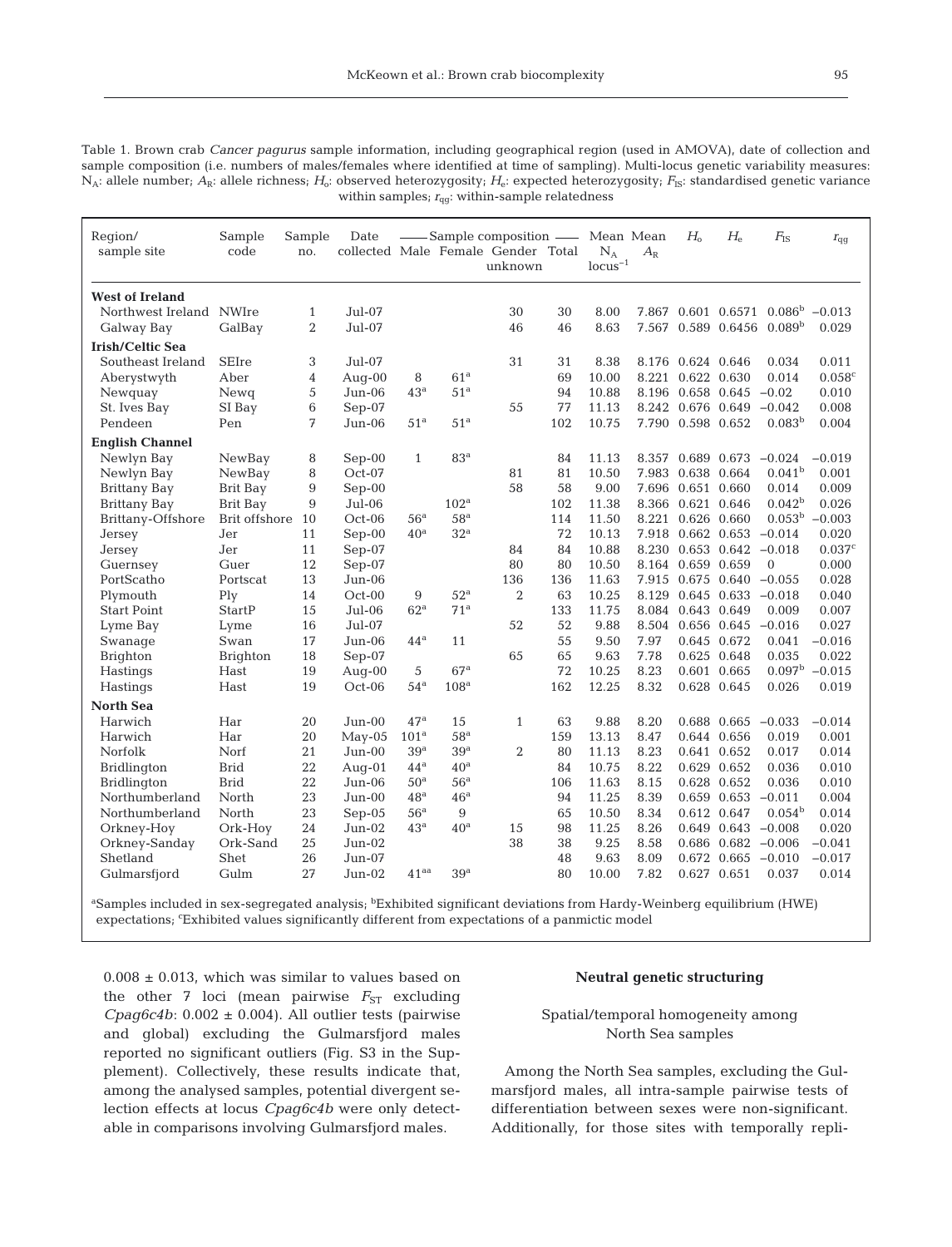| Table 2. Estimated statistical power for detecting various           |  |  |  |  |  |  |  |  |
|----------------------------------------------------------------------|--|--|--|--|--|--|--|--|
| true levels of brown crab Cancer pagurus population differ-          |  |  |  |  |  |  |  |  |
| entiation $(F_{ST})$ by means of Fisher's exact G-tests in pairwise  |  |  |  |  |  |  |  |  |
| comparisons involving various permutations of sample sizes           |  |  |  |  |  |  |  |  |
| relative to this study ( $n = 30$ ): minimum sample size used in     |  |  |  |  |  |  |  |  |
| pairwise tests; $n = 84$ : average sample size; $n = 120$ : repre-   |  |  |  |  |  |  |  |  |
| sentative of larger sample sizes employed). Power is ex-             |  |  |  |  |  |  |  |  |
| pressed as the proportion of simulations reporting statistical       |  |  |  |  |  |  |  |  |
| significance at the 0.05 level. <b>Bold</b> values denote values ob- |  |  |  |  |  |  |  |  |
| tained for simulated $F_{ST} = 0$ (Type I error), non-bold denotes   |  |  |  |  |  |  |  |  |
| values obtained for simulated $F_{ST} = 0.0025$                      |  |  |  |  |  |  |  |  |
|                                                                      |  |  |  |  |  |  |  |  |

|           | $n = 30$    | $n = 84$    | $n = 120$ |
|-----------|-------------|-------------|-----------|
| $n = 30$  | 0.049/0.409 |             |           |
| $n = 84$  | 0.065/0.699 | 0.047/0.981 |           |
| $n = 120$ | 0.055/0.784 | 0.048/0.997 | 0.062/1   |

cated samples, all intra-site comparisons were nonsignificant regardless of the arrangement of samples (i.e. whether tests were performed on samples pooled or segregated according to sex or time). All pairwise tests between sites yielded non-significant results, regardless of intra-site pooling or partitioning strategies. Upon pooling samples according to site, all pairwise tests were non-significant (Table 3), as was global  $F_{ST}$  ( $F_{ST}$  = 0.001, p = 0.057). The corresponding multi-locus global *G*-test was significant  $(p = 0.02)$ ; however, this was due to a significant value at only one locus *(Cpag3d7*;  $p = 0.025$ ), omission of which resulted in a non-significant global *G*  $(p = 0.066)$ .



Fig. 2. Brown crab *Cancer pagurus* allele frequencies at microsatellite locus *Cpag6c4b* for Gulmarsfjord males, Gulmarsfjord females, and all other 'nonfjord' samples pooled

## Genetic structuring within English Channel and Celtic/Irish Sea samples

Among the English Channel samples, no significant pairwise differentiation was detected between sexes in any samples. Significant temporal differentiation was reported between the Hastings 2000 and 2006 samples (Table 3), with this temporal differentiation also evident in pairwise comparisons be tween the relevant sex-segregated samples (Hast-2000 females vs. Hast-2006 males:  $F_{ST} = 0.0055$ , p = 0.045, exact *G*, p = 0.038; Hast-2000 females vs. Hast-2006 females:  $F_{ST} = 0.007$ ,  $p = 0.031$ , exact *G*, p < 0.01). Significant differentiation between temporal replicates was reported for both within-bay samples from this region (Newlyn and Brittany), as well as for Jersey. Pairwise differentiation between temporal replicate samples within sites in many cases exceeded that between sites and contributed to an overall pattern of low but significant global structuring within the English Channel (global  $F_{ST} = 0.004$ ,  $p = 0.001$ ; global  $G<sub>i</sub> p < 0.0001$ , which did not show any consistent geographical or temporal pattern (see Table 3). Similar numerically small, yet significant, genetic structuring was also reported among Celtic/Irish Sea samples (global  $F_{ST} = 0.004$ , p = 0.001; global  $G<sub>i</sub>$ ,  $p < 0.0001$ ), driven by the differentiation of, and among, the more southern samples in the region (Table 3).

#### Inter-regional genetic structure

The 2 samples from the west of Ireland (NWIre and GalBay) were not significantly differentiated from each other but exhibited a high proportion of significant pairwise test results against samples from other regions (Table 3). This differentiation was apparent in the PCoA (Fig. 3), which also highlighted the differentiation of the Saint Ives Bay sample (Celtic Sea) with 27 out of 31 significant pairwise tests (Table 3). Examining pairwise test results revealed that differentiation between samples was consistently small but in many cases significant, and did not follow a coherent spatial or temporal pattern but was rather similar to the spatial/temporal patchiness reported in the English Channel and Celtic/Irish Seas. This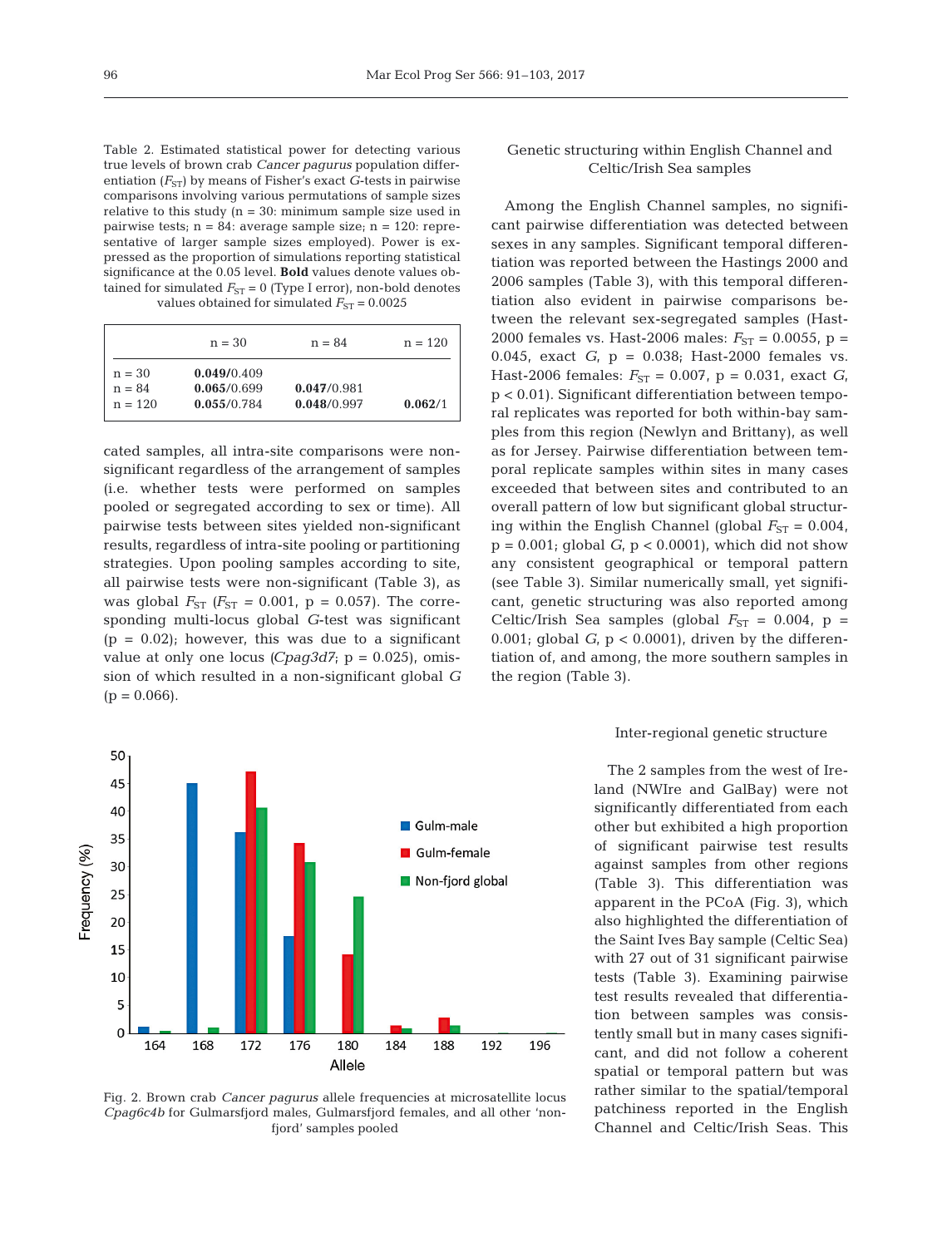Table 3. Pairwise  $F_{\rm ST}$  values between all brown crab *Cancer pagurus* samples, with intraregional comparisons outlined, shaded and labelled. See Table 1 for sample codes.  $PF_{\rm ST}$  and exact *G-*tests yielded similar patterns of significance, so only  $PF_{\rm ST}$ are reported (*italics*: p < 0.05; underlined: p < 0.01; **bold**: p < 0.001)

|                 | <b>NWIre</b> | Gal<br>Bay |                        |                 | SEIre Aber Newq SI Bay Pen |       |              | New<br>Bay-<br>2000     | <b>New</b><br>Bay-<br>2007 | <b>Brit</b><br>Bay-<br>2000 | <b>Brit</b><br>Bay-<br>2006 | <b>Brit</b><br>off-<br>shore | Jer-<br>2000  | Jer-<br>2007 | Guer            |
|-----------------|--------------|------------|------------------------|-----------------|----------------------------|-------|--------------|-------------------------|----------------------------|-----------------------------|-----------------------------|------------------------------|---------------|--------------|-----------------|
|                 |              |            | <b>West of Ireland</b> |                 |                            |       |              |                         |                            |                             |                             |                              |               |              |                 |
| GalBay          | 0.003        |            |                        |                 |                            |       |              |                         |                            |                             |                             |                              |               |              |                 |
| <b>SEIre</b>    | 0.003        | 0.019      |                        |                 | <b>Irish/Celtic Sea</b>    |       |              |                         |                            |                             |                             |                              |               |              |                 |
| Aber            | 0.007        | 0.018      | 0.006                  |                 |                            |       |              |                         |                            |                             |                             |                              |               |              |                 |
| Newg            | 0.004        | 0.013      |                        | $0.005 - 0.005$ |                            |       |              |                         |                            |                             |                             |                              |               |              |                 |
| SI Bay          | 0.004        | 0.022      | 0.015                  | 0.005           | 0.005                      |       |              |                         |                            |                             |                             |                              |               |              |                 |
| Pen             | 0.013        | 0.024      | 0.010                  | 0.005           | 0.004                      | 0.004 |              |                         |                            |                             |                             |                              |               |              |                 |
| NewBay-2000     | 0.010        | 0.015      | 0.011                  | 0.007           | 0.004                      | 0.011 | 0.002        |                         |                            | <b>English Channel</b>      |                             |                              |               |              |                 |
| NewBay-2007     | 0.011        | 0.017      | 0.021                  | 0.013           | 0.007                      | 0.012 | 0.007        | 0.006                   |                            |                             |                             |                              |               |              |                 |
| Brit Bay-2000   | 0.019        | 0.022      | 0.017                  | 0.008           | 0.007                      | 0.018 | 0.008        | 0.009                   | 0.013                      |                             |                             |                              |               |              |                 |
| Brit Bay-2006   | 0.003        | 0.014      | 0.002                  | $0.001 - 0.001$ |                            | 0.003 | 0.002        | 0.005                   | 0.008                      | 0.013                       |                             |                              |               |              |                 |
| Brit offshore   | 0.008        | 0.013      | 0.011                  | 0.004           | 0.001                      | 0.005 | 0.002        | 0.001                   | 0.002                      | 0.002                       | 0.003                       |                              |               |              |                 |
| Jer-2000        | 0.013        | 0.025      | 0.007                  | $\mathbf{0}$    | 0.002                      | 0.008 | 0.001        | 0.001                   | 0.008                      | 0.004                       | 0.002                       | 0.001                        |               |              |                 |
| Jer-2007        | 0.008        | 0.009      | 0.012                  | 0.007           | 0.002                      | 0.008 | 0.004        | 0.006                   | 0.005                      | 0.009                       | 0.003                       | 0.002                        | 0.008         |              |                 |
| Guer            | 0.008        | 0.011      | 0.012                  | 0.003           | 0.001                      | 0.006 | 0.001        | $-0.001$                | 0.005                      | 0.009                       | 0.001                       | 0.001                        | 0.002         | 0.003        |                 |
| Portscat        | 0.006        | 0.012      | 0.012                  |                 | $0.001 - 0.002$            | 0.004 | 0.003        | 0.002                   | 0.003                      |                             | $0.011 - 0.001$             | 0.001                        | 0.001         |              | $0.003 - 0.001$ |
| Ply             | 0.023        | 0.019      | 0.013                  | 0.007           | 0.006                      | 0.019 | 0.007        | 0.001                   | 0.008                      | 0.008                       | 0.007                       | 0.004                        | 0.004         | 0.006        | 0.002           |
| StartP          | 0.012        | 0.018      | 0.009                  | 0.002           | 0.001                      | 0.006 | $\mathbf{0}$ | 0.002                   | 0.008                      | 0.002                       |                             | $0.004 - 0.001$              | 0.001         | 0.002        | 0.001           |
| Lyme            | 0.007        | 0.020      |                        | $0.011 - 0.001$ | 0.003                      | 0.004 | 0.007        | 0.007                   | 0.014                      | 0.014                       | 0.002                       |                              | $0.005$ 0.003 | 0.014        | 0.003           |
| Swan            | 0.007        | 0.008      | 0.008                  | 0.015           | 0.007                      | 0.011 | 0.002        | 0.006                   | 0.007                      | 0.009                       | 0.006                       | 0.002                        | 0.009         | 0.002        | 0.004           |
| <b>Brighton</b> | 0.009        | 0.010      | 0.013                  | 0.003           | 0.003                      | 0.012 | 0.005        | 0.001                   | 0.003                      | 0.010                       | 0.004                       | 0.002                        | 0.003         |              | $0.004 - 0.001$ |
| Hast-2000       | 0.017        | 0.017      | 0.016                  | 0.011           | 0.008                      | 0.022 | 0.011        | 0.003                   | 0.012                      | 0.003                       | 0.013                       | 0.005                        | 0.007         | 0.007        | 0.004           |
| Hast-2006       | 0.006        | 0.013      | 0.012                  | 0.002           | $\mathbf{0}$               | 0.003 | $\mathbf{0}$ | 0.003                   | 0.006                      | 0.008                       | $\overline{0}$              | 0.001                        | 0.003         | 0.002        | $\Omega$        |
| Har-pooled      | 0.006        | 0.011      | 0.008                  | 0.002           | $\Omega$                   | 0.007 | 0.002        | 0.001                   | 0.007                      | 0.007                       | 0.002                       | 0.001                        | 0.002         |              | $0.004 - 0.001$ |
| Norf            | 0.018        | 0.017      | 0.011                  | 0.009           | 0.008                      | 0.022 | 0.008        | 0.002                   | 0.016                      | 0.005                       | 0.014                       | 0.006                        | 0.003         | 0.011        | 0.003           |
| Brid-pooled     | 0.011        | 0.009      | 0.014                  | 0.004           | 0.005                      | 0.014 | 0.009        | 0.003                   | 0.012                      | 0.007                       | 0.007                       | 0.003                        | 0.005         | 0.008        | 0.002           |
| North-pooled    | 0.011        | 0.017      | 0.009                  | 0.003           | 0.002                      | 0.014 | 0.002        | 0.001                   | 0.011                      | 0.004                       | 0.005                       | 0.001                        | 0.001         | 0.005        | 0.001           |
| Ork-Hoy         | 0.012        | 0.015      | 0.008                  | 0.003           | 0.004                      | 0.012 | 0.003        | 0.002                   | 0.012                      | 0.005                       | 0.003                       | 0.003                        | 0.001         | 0.005        | 0.001           |
| Ork-Sand        | 0.001        | 0.006      | 0.009                  | 0.005           | $\mathbf{0}$               | 0.006 |              | $0.002 - 0.002 - 0.001$ |                            | 0.013                       | $\overline{0}$              | $-0.001$                     | 0.004         |              | $0.003 - 0.002$ |
| Shet            | 0.007        | 0.013      | 0.008                  |                 | $0.004 - 0.007$            | 0.007 |              | $0.002 - 0.001$         | 0.003                      | 0.003                       |                             | $0.003 - 0.003$              | 0.002         |              | $0.003 - 0.002$ |
| Gulm-females    | 0.003        | 0.004      | 0.005                  | 0.004           | 0.002                      | 0.012 |              | $0.005 - 0.001$         | 0.008                      | 0.010                       | 0.002                       | 0.004                        | 0.007         |              | $0.002 - 0.001$ |
| Gulm-males      | 0.028        | 0.035      | 0.037                  | 0.028           | 0.026                      | 0.036 |              | $0.030 \quad 0.027$     | 0.036                      | 0.029                       | 0.030                       |                              | $0.025$ 0.032 | 0.027        | 0.024           |

Table 3 (continued)

|                 | Port-<br>scat | Plv      |                                |       |       | ton                 | 2000                    |             | StartP Lyme Swan Brigh-Hast- Hast- Har- Norf Brid- North- Ork-<br>2006 pooled |                 |                     | pooled pooled   | Hoy   | Ork-<br>Sand            | Shet Gulm-<br>females |
|-----------------|---------------|----------|--------------------------------|-------|-------|---------------------|-------------------------|-------------|-------------------------------------------------------------------------------|-----------------|---------------------|-----------------|-------|-------------------------|-----------------------|
| Portscat        |               |          | <b>English Channel (cont.)</b> |       |       |                     |                         |             |                                                                               |                 |                     |                 |       |                         |                       |
| Ply             | 0.004         |          |                                |       |       |                     |                         |             |                                                                               |                 |                     |                 |       |                         |                       |
| StartP          | 0.002         | 0.004    |                                |       |       |                     |                         |             |                                                                               |                 |                     |                 |       |                         |                       |
| Lyme            | 0.001         | 0.011    | 0.007                          |       |       |                     |                         |             |                                                                               |                 |                     |                 |       |                         |                       |
| Swan            | 0.008         | 0.012    | 0.004                          | 0.016 |       |                     |                         |             |                                                                               |                 |                     |                 |       |                         |                       |
| <b>Brighton</b> | $-0.003$      | $\Omega$ | 0.004                          | 0.007 | 0.010 |                     |                         |             |                                                                               |                 |                     |                 |       |                         |                       |
| Hast-2000       | 0.009         | 0.002    | 0.003                          | 0.015 | 0.009 | 0.003               |                         |             |                                                                               |                 |                     |                 |       |                         |                       |
| Hast-2006       | $-0.005$      | 0.005    | 0.001                          | 0.003 | 0.005 | 0.003               | 0.009                   |             |                                                                               |                 |                     |                 |       |                         |                       |
| Har-pooled      | 0.001         | 0.004    | 0.001                          | 0.003 | 0.004 | 0.002               | $0.007 \quad 0$         |             |                                                                               |                 | <b>North Sea</b>    |                 |       |                         |                       |
| Norf            | 0.008         | $\Omega$ | 0.005                          | 0.009 | 0.011 | 0.006               | 0.004                   | 0.008       | 0.004                                                                         |                 |                     |                 |       |                         |                       |
| Brid-pooled     | 0.003         | 0.005    | 0.003                          | 0.005 | 0.009 | 0.003               | 0.004                   | 0.005       | 0.001                                                                         | 0.003           |                     |                 |       |                         |                       |
| North-pooled    | 0.003         | 0.003    | $\Omega$                       | 0.005 | 0.005 | 0.003               | 0.005                   |             | $0.001 - 0.001$                                                               | $0.003 \quad 0$ |                     |                 |       |                         |                       |
| Ork-Hoy         | 0.003         | 0.001    | 0.001                          | 0.006 | 0.005 | 0.003               | 0.005                   | $0.002$   0 |                                                                               | 0.001           |                     | $0.001 - 0.002$ |       |                         |                       |
| Ork-Sand        | $-0.002$      | 0.005    | 0.002                          | 0.004 |       | $0.001 - 0.002$     |                         |             | $0.005 - 0.001 - 0.001$                                                       | 0.004           | 0.002               | 0.001           | 0.003 |                         |                       |
| Shet            | 0             |          | $0.001 - 0.001$                | 0.005 |       |                     | $0.004 - 0.002 - 0.002$ |             | $0.002 - 0.001$                                                               | $0.004 \quad 0$ |                     | $\Omega$        |       | $0.002 - 0.001$         |                       |
| Gulm-females    | 0.001         | 0.001    | 0.002                          | 0.009 |       | $0.004 - 0.004$ 0   |                         | 0.002       | $\Omega$                                                                      | 0.005           | 0.001               | 0.002           |       | $0.001 - 0.005 - 0.003$ |                       |
| Gulm-males      | 0.028         | 0.035    | 0.025                          | 0.032 |       | $0.032 \quad 0.025$ | 0.029                   | 0.026       | 0.027                                                                         |                 | $0.030 \quad 0.026$ | 0.026           | 0.026 | 0.027                   | $0.024$ $0.027$       |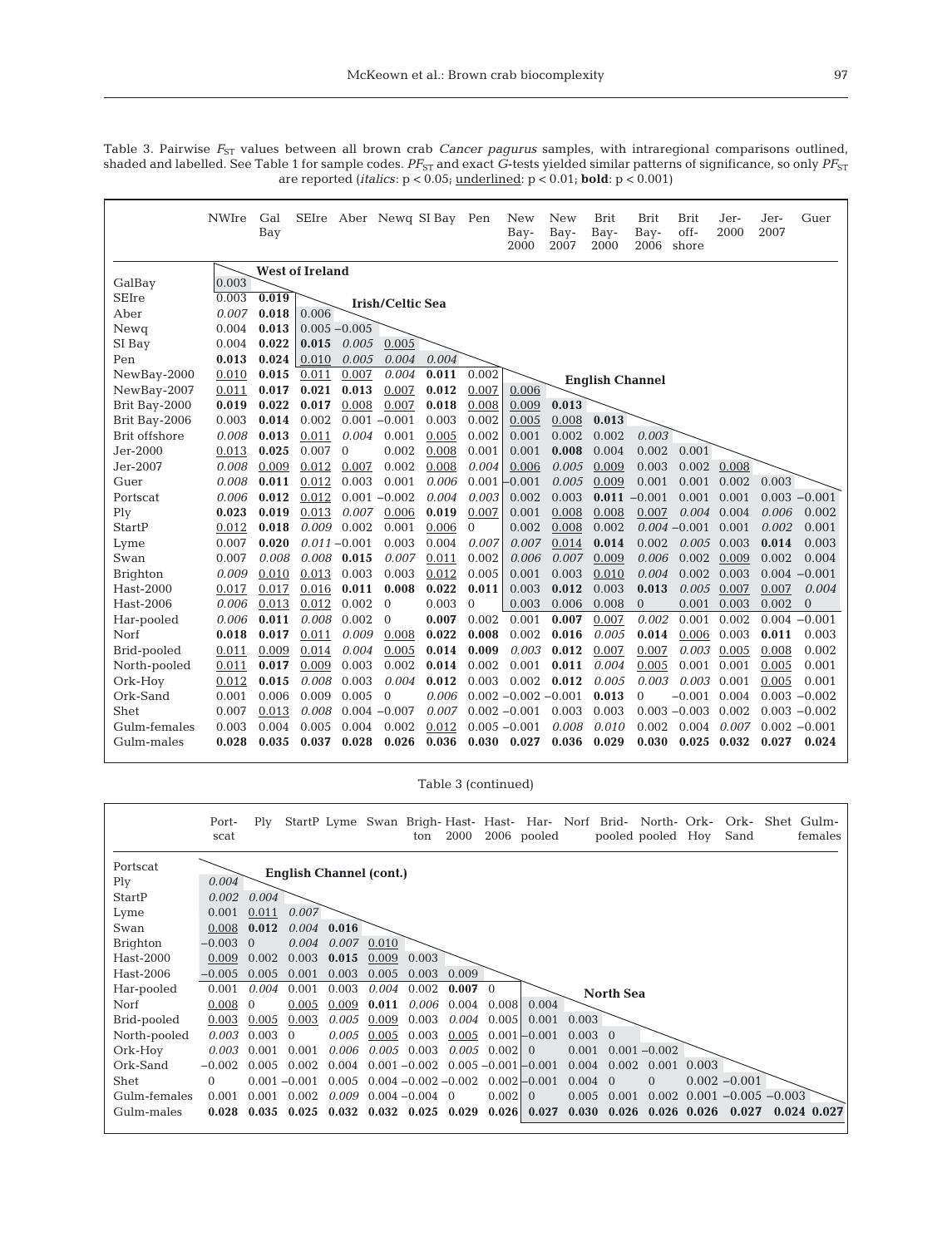

Fig. 3. Principal coordinates analysis of multi-locus pairwise  $F_{ST}$  for brown crab *Cancer pagurus*. See Table 1 for sample codes

Table 4. Analysis of molecular variance (AMOVA) in brown crab *Cancer pagurus* across the 3 main sampling regions (Celtic/Irish Sea, English Channel, North Sea), using either all data or sex-segregated data (see Table 1), and temporal samples within sites pooled or unpooled. *F<sub>CT</sub>*: genetic variance among regions;  $F_{SC}$ : genetic variance among samples within regions

| Temporal samples<br>within sites | $F_{C}$ | p-value | $F_{SC}$ | p-value |
|----------------------------------|---------|---------|----------|---------|
| All individuals                  |         |         |          |         |
| Unpooled                         | 0.001   | < 0.001 | 0.003    | < 0.001 |
| Pooled                           | 0.001   | < 0.001 | 0.002    | < 0.001 |
| Males only                       |         |         |          |         |
| Unpooled                         | 0.002   | 0.010   | 0.002    | 0.040   |
| Pooled                           | 0.002   | < 0.001 | 0.002    | 0.019   |
| <b>Females only</b>              |         |         |          |         |
| Unpooled                         | 0.001   | 0.059   | 0.003    | < 0.001 |
| Pooled                           | 0.001   | 0.018   | 0.0018   | 0.012   |
|                                  |         |         |          |         |

patchiness was not apparent in the STRUCTURE analysis, which reported unanimous support for a model of  $K = 1$  in all analyses excluding the Gulmarsfjord males. Concordant with the lack of spatial or temporal patterning revealed by pairwise tests, no significant IBD was detected (all test results  $p > 0.1$ ) and AMOVA reported greater variation among samples within regions than between regions (Table 4). AMOVA revealed similar patterns among partitioned males and females, and randomisation tests indicated no significant differences between the sexes for a number of indices (Table 5).

### **DISCUSSION**

The present study represents the most geographically extensive investigation of brown crab population genetic structure to date. The research employed fine- and regional-scale spatial and temporal

Table 5. Comparative analysis of genetic diversity indices for brown crab *Cancer pagurus* females and males, and corresponding p-values from 2-tailed tests

|              | Female | Male  | Two-tailed p |
|--------------|--------|-------|--------------|
| $A_{\rm R}$  | 7.709  | 7.755 | 0.674        |
| $H_{\rm o}$  | 0.643  | 0.632 | 0.330        |
| $F_{\rm IS}$ | 0.012  | 0.032 | 0.186        |
| $F_{ST}$     | 0.003  | 0.003 | 0.638        |
| $r_{\rm qq}$ | 0.007  | 0.005 | 0.611        |

sampling, along with combined gene flow and kinship-based analyses and marker neutrality tests to elucidate the mechanistic underpinnings and ecoevolutionary significance of patterns of genetic diversity (following recommendations by Waples 1998, Nielsen et al. 2009, Iacchei et al. 2013). A striking feature of the results was the differentiation of the Gulmarsfjord males from all other samples, including females collected at the same site. This differentiation was driven by a single locus *(Cpag6c4b)*, which was found to have a significantly higher  $F_{ST}$  than expected under neutrality in all pairwise comparisons involving this sample, suggesting divergent selection effects. Excluding the Gulmarsfjord males, all loci (including *Cpag6c4b)* conformed to neutral expectations and revealed numerically small but statistically significant differentiation among samples across the NE Atlantic. This global genetic structuring did not fit to an IBD model or an obvious hierarchical geographic pattern. Pairwise tests of differentiation  $(F_{ST}$  and exact *G*) revealed that the majority of comparisons were non-significant, including comparisons between geographically distant sites, but that a substantial number of comparisons exhibited significant differentiation that conformed to a model of chaotic genetic patchiness (CGP) in the sense that temporal and/or fine-scale differentiation often exceeded that at larger spatial scales (Johnson & Black 1984, Hedgecock 1994, Selkoe et al. 2006, Banks et al. 2007). Particular samples (discussed below) were associated with a high proportion of significant pairwise tests, indicating geographically local or samplespecific effects. Overall, patterns of neutral genetic variation in brown crab indicate local and unstructured genetic differentiation occurring against a back ground of high gene flow throughout the studied region.

The positive outlier status of locus *Cpag6c4b* in all comparisons involving the Gulmarsfjord males suggests that this locus, or a linked genomic region, is subject to divergent selection effects. This result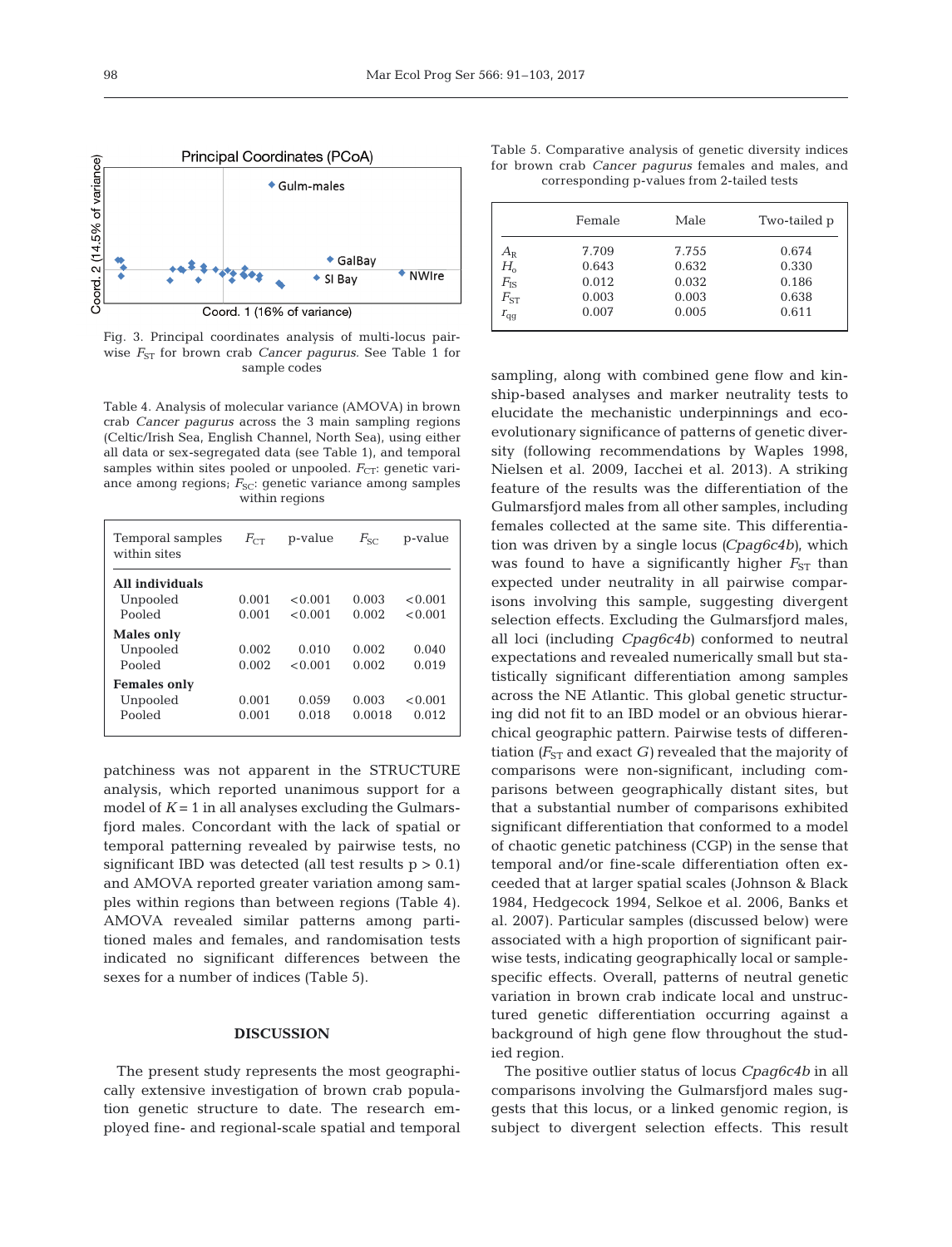adds to a number of studies reporting selection ef fects apparent at microsatellite loci that were at some stage assumed to be neutral (Larsson et al. 2007, Skarstein et al. 2007, Westgaard & Fevolden 2007, Nielsen et al. 2009, Gaggiotti et al. 2009, White et al. 2010). Excluding locus *Cpag6c4b*, the Gulmarsfjord male sample was not significantly differentiated from the Gulmarsfjord female sample, or from most other samples. There are a number of potential explanations for such a pattern of locus-specific genetic differentiation. For example, the pattern could be generated without reproductive isolation through selection on individuals during early life stages followed by random mating each generation (i.e. differential genotype selection within a panmictic gene pool). At the other end of the spectrum, the pattern may reflect temporally stable reproductive isolation that is not detectable at neutral loci that lack the statistical power and/or are not at migration-drift equilibrium (Nielsen et al. 2009). Morphological, biochemical and genetic studies have demonstrated population differences among fjords, and between fjords and coastal areas, for a number of taxa (e.g. Jørstad & Nævdal 1989, Suneetha & Naevdal 2001, Oresland & Andre 2008, Teacher et al. 2013). While the allele frequency differences between brown crab sexes within the Gulmarsfjord may indicate genderspecific selection, mechanical mixing of individuals from differently adapted populations could also explain the differences. Evidence of female reproductive migration and lack of return migrations (Ungfors et al. 2007) suggests that the sampled Gulmarsfjord females may be allochthonous, while the male sample is composed of local (at least post-settlement) individuals. The differentiation between the sexes may therefore reflect allele frequency differences, and by extension adaptive differences, in their respective parental populations and not necessarily differential selection between sexes *per se*. In this sense, the pattern could be considered similar to the mechanical mixing of differently adapted migratory northeast Arctic cod (NEAC) and sedentary Norwegian coastal cod (NCC) populations within fjords (Sarvas & Fevolden 2005, Fevolden et al. 2012). The Gulmarsfjord crab data are consistent with other studies indicating that features of fjords may drive local adaptation (Dick et al. 2014), with both salinity and depth highlighted as candidate features by Fevolden et al. (2012), and identified as drivers of selection in other systems (salinity, Nielsen et al. 2009; depth, White et al. 2010). Future analysis of larval recruits would provide a means to investigate the relative roles of pre- and/or post-settlement selection and dispersal in shaping the observed pattern, while identification of underlying functional genetic differences and detection of other samples with similar adaptive fingerprints may help elucidate the environmental drivers.

The seemingly paradoxical pattern of CGP within broad-scale genetic homogeneity reported here has also been documented in a variety of marine species (limpets, Johnson & Black 1984; fish, Planes & Lenfant 2002, Selkoe et al. 2006; barnacles, Veliz et al. 2006). Cautious interpretation of such patterns is recommended, as when differentiation is low, multiple sources of artificial variance such as unrepresentative sampling (e.g. family/kin sampling, Hansen et al. 1997, Waples 1998, Waples & Gaggiotti 2006) and statistical noise (Waples 1998, Hedrick 1999, 2005) can be important and lead to false conclusions. Kin aggregation is generally assumed to be a transient phenomenon limited to newly settled recruits with little detectable signal in adult populations (Flowers et al. 2002, Planes et al. 2002, Selkoe et al. 2006, but see Iacchei et al. 2013), and as the analysed samples consisted of mixed cohorts of adults, kin aggregation would be an unlikely source of error. Furthermore, mean kinship values provided no strong evidence of large proportions of closely related individuals within samples. POWSIM analysis also indicated that the sample sizes conferred low probability of Type I errors. Therefore, while the genetic differentiation only amounts to slight differences in allele frequencies that may not have substantial evolutionary ef fects (Waples 1998), they nonetheless signal changes in the composition that may be a useful tool for better understanding recruitment dynamics and connectivity in this species (Selkoe et al. 2006, Knutsen et al. 2011).

Fine-scale genetic patchiness against a background of high gene flow has been variously attributed to 3 phenomena that may act in concert: large variances in individual reproductive success (sweepstakes recruitment), limited mixing of larvae from genetically different sources (larval cohesion) and local selection (Larson & Julian 1999). Sweepstakes recruitment has been reported for a number of highly fecund (Type III) marine taxa, such as brown crab, and may generate temporal or spatial genetic differentiation despite gene flow when recruitment is variable. Even in the absence of genetically isolated source populations, as might be the case here, larval cohesion (Selkoe et al. 2006) may enhance (Waples 2002) and be effectively indistinguishable from sweep stake effects (Turner et al. 2007). The divergent selection effect suggested for Gulmarsfjord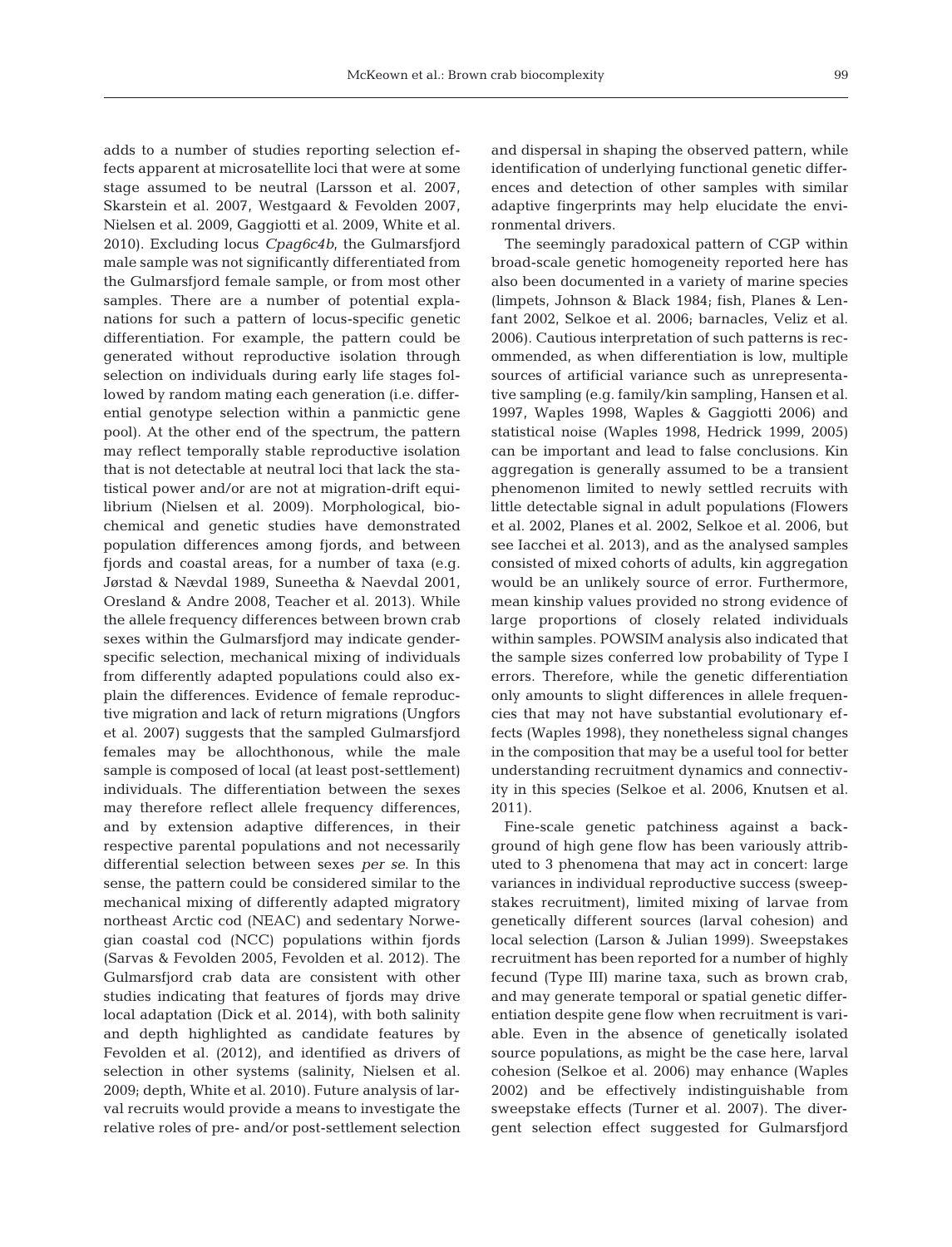males highlights the potential for fine-scale selection in brown crab. However, outlier tests excluding this sample showed no evidence of selection effects for any other locus or sample combination. Furthermore, the temporal differentiation at a number of sites supports more prominent roles for processes like sweepstakes recruitment or larval cohesion as components of recruitment variability, rather than consistent selection effects. For example, the genetic patterns reported for the Hastings samples (the most eastern site sampled in the English Channel) are readily compatible with the proposed relationship between recruitment variability and genetic patchiness. This area was identified *a priori* as a potential hotspot of recruitment variability (D. Eaton unpubl. study on larval abundance and modelling). As the signatures of such processes are predicted to be diminished by post-larval dispersal (Planes & Lenfant 2002), the genetic patchiness observed here must be considered a conservative reflection of the extent of recruitment heterogeneity.

The CGP in brown crab was unusual in exhibiting a geographic pattern. In contrast to substantial numbers of significant differences among samples within the Irish/Celtic Seas and the English Channel, when the Gulmarsfjord males were excluded there were no significant differences among North Sea samples (see Table 3), which together with the spatial/temporal genetic homogeneity among Scandinavian samples described by Ungfors et al. (2009) indicates an absence, or lower level, of genetic patchiness in the North Sea compared to other regions studied. While such structuring likely reflects complex interactions between life history and environmental variables, the geographic pattern permits identification of specific factors that may be involved. North Sea brown crabs are significantly smaller than English Channel crabs (Pawson 1995), and as brown crab fecundity is linked to female size (Edwards 1979, Ungfors 2007), lower fecundity of North Sea crabs may reduce the potential extent of reproductive skews compared to those in the English Channel. For example, Palero et al. (2011) suggested that the selected harvesting of large females reduced variance in reproductive success in *Panulirus elephas*. McKeown & Shaw (2008b) posited the genetic monogamy of female brown crab as another life history feature that may increase variance in reproductive success among individuals, but they only analysed samples from the English Channel (which exhibited CGP). Multiple paternity has been reported in a number of closely related species (e.g. Jensen & Bentzen 2012) and may occur in brown crab from other areas, wherein it could serve to reduce variance in reproductive success among males. Seascape factors may directly influence, or interact with the genetic signatures of variance in reproductive success (Banks et al. 2007). The English Channel exhibits a higher degree of fine-scale oceanographic complexity and coastal heterogeneity in comparison to the North Sea (no CGP), both of which are factors that have been linked to localised sweepstakes recruitment in sea urchins (Banks et al. 2007). Likewise, the high proportion of significant pairwise tests reported for samples collected within semi-enclosed bays (Newlyn, Brittany, Galway, St. Ives) suggests an association between genetic differentiation and habitat structure as an additional component of finescale seascape structuring (Selkoe et al. 2010). Comparative studies among taxa with common and contrasting life history strategies will be necessary to elucidate the specific drivers of genetic variation (e.g. Selkoe et al. 2010); however, the brown crab data highlight the fact that genetic structuring may be driven by factors other than dispersal.

Pairwise tests reported a general pattern wherein the west of Ireland samples were differentiated from all samples except those collected in the northern North Sea. This may reflect geographically coherent connectivity. Sotelo et al. (2008) reported spider crab from the west of Ireland to be genetically distinct from more southern samples. However, in general, the genetic patterns for brown crab cannot readily be interpreted in the context of population connectivity/isolation. While the described factors driving CPG may lead to an underestimation of migration rate *(m*), changes in dispersal behaviour between different life stages may result in broad-scale genetic homogeneity masking of spatial gene flow restrictions (e.g. Berry et al. 2012). Partitioned analysis of sexes provided no evidence of greater structuring among male crabs that might be indicative of temporally stable spatial patterns of larval self-recruitment. Furthermore, the difficulties involved with deriving quantitative estimates of gene flow and dispersal from subtle genetic structure among large populations (Whitlock & McCauley 1999, Palsbøll et al. 2007, Hellberg 2009), and the discrepancy between levels of gene flow needed to limit genetic differentiation and dispersal needed to replenish stocks (Hauser & Carvalho 2008) are fundamental issues. Therefore, while the low level of genetic structure throughout the studied region is compatible with high gene flow, it cannot be ruled out that there is significant isolation of stocks on timescales of interest to management. Resolution of such spatial stock structure may be beyond the level of neutral genetic markers and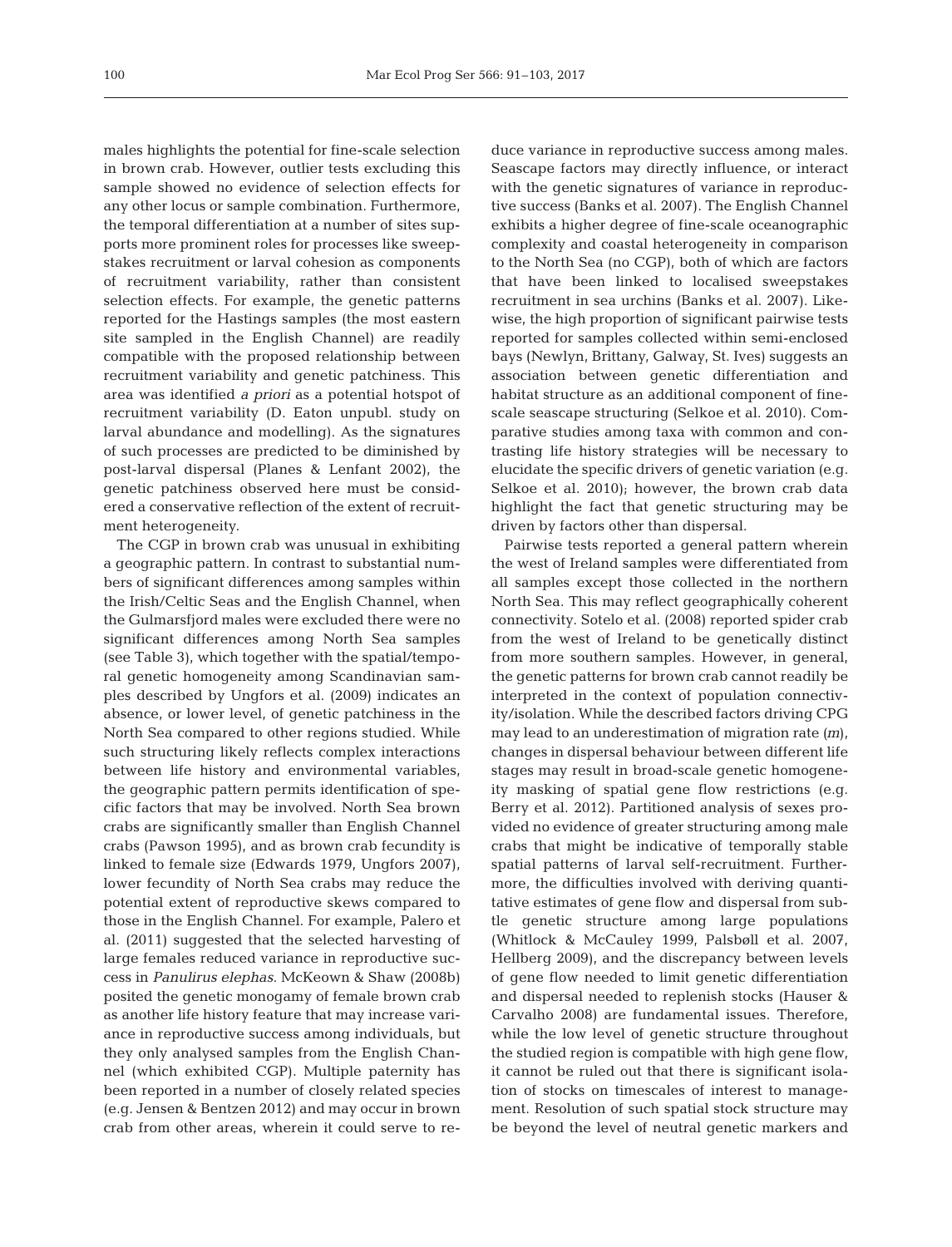under selection (Canino et al. 2005).

This study has implications for sustainable management of the brown crab fishery. The detection of adaptive diversification should enhance appreciation of local adaptation as a component of species bio diversity, and highlights a potential danger of indiscriminate harvesting of differentially adapted units on local scales. Stochastic recruitment variability suggested to underpin genetic patchiness may de crease resilience of local stocks to fishing and in crease unpredictability in recovery (Kuparinen et al. 2014), and will necessitate a tailoring of the spatial scale of management (spatial bet hedging) according to biological and physical drivers of such recruitment variability. This study provides a baseline for future genetic studies of brown crab, which are needed in order to understand recent events such as expansions in census population size within the English channel (Molfese et al. 2014), and further demonstrates how intraspecific biodiversity and population viability is influenced by complex species−environment interactions other than dispersal.

*Acknowledgements*. This research was funded by DEFRA. We are indebted to all the fishers and CEFAS personnel who helped in collecting samples, particularly Derek Eaton and Julian Addison (both CEFAS).

#### LITERATURE CITED

- [Antao T, Lopes A, Lopes RJ, Beja-Pereira A, Luikart G](https://doi.org/10.1186/1471-2105-9-323) (2008) LOSITAN:a workbench to detect molecular adaptation based on a *Fst*-outlier method. BMC Bioinformatics 9: 323
- [Banks SC, Piggott MP, Williamson JE, Bove U, Holbrook NJ,](https://doi.org/10.1890/07-0091.1) Beheregaray LB (2007) Oceanic variability and coastal topography shape genetic structure in a long-dispersing sea urchin. Ecology 88: 3055−3064
- [Beaumont MA, Nichols RA \(1996\) Evaluating loci for use in](https://doi.org/10.1098/rspb.1996.0237) the genetic analysis of population structure. Proc R Soc B 263: 1619−1626
	- Bennett DB (1995) Factors in the life history of the edible crab (*Cancer pagurus* L.) that influence modelling and management. ICES Mar Sci Symp 199: 89−98
- [Bennett DB, Brown CG \(1983\) Crab \(](https://doi.org/10.1017/S0025315400070740)*Cancer pagurus*) migration in the English Channel. J Mar Biol Assoc UK 63: 371−398
- [Berry O, England P, Marriott RJ, Burridge CP, Newman SJ](https://doi.org/10.1111/j.1365-294X.2012.05520.x) (2012) Understanding age-specific dispersal in fishes through hydrodynamic modelling, genetic simulations and microsatellite DNA analysis. Mol Ecol 21:2145-2159
- [Canino MF, O'Reilly PT, Hauser L, Bentzen P \(2005\) Genetic](https://doi.org/10.1139/f05-155) differentiation in walleye pollock (*Theragra chalco gramma*) in response to selection at the pantophysin (*Pan*I) locus. Can J Fish Aquat Sci 62: 2519−2529
- [Dick S, Shurin JB, Taylor EB \(2014\) Replicate divergence](https://doi.org/10.1111/mec.12630) between and within sounds in a marine fish: the copper rockfish (*Sebastes caurinus*). Mol Ecol 23: 575−590
- benefit from complementary analysis of markers **N**[Domingues CP, Creer S, Taylor MI, Queiroga H, Carvalho](https://doi.org/10.3354/meps08610) GR (2010) Genetic structure of *Carcinus maenas* within its native range: larval dispersal and oceanographic variability. Mar Ecol Prog Ser 410: 111−123
	- [Eaton DR, Brown J, Addison JT, Milligan SP, Fernand LJ](https://doi.org/10.1016/j.fishres.2003.09.036) (2003) Edible crab (*Cancer pagurus*) larvae surveys off the east coast of England: implications for stock structure. Fish Res 65: 191−199
		- Edwards E (1979) The edible crab and its fishery in British waters. Fishing News Books, Surrey
	- [El Mousadik A, Petit RJ \(1996\) High level of genetic differ](https://doi.org/10.1007/BF00221895)entiation for allelic richness among populations of the argan tree [*Argania spinosa* (L.) Skeels] endemic to Morocco. Theor Appl Genet 92:832-839
	- [Excoffier L, Smouse PE, Quattro JM \(1992\) Analysis of](http://www.ncbi.nlm.nih.gov/entrez/query.fcgi?cmd=Retrieve&db=PubMed&list_uids=1644282&dopt=Abstract) molecular variance inferred from metric distances among DNA haplotypes: application to human mitochondrial DNA restriction data. Genetics 131: 479−491
	- [Fevolden SE, Westgaard JI, Pedersen T, Praebel K \(2012\)](https://doi.org/10.3354/meps09990) Settling-depth vs. genotype and size vs. genotype correlations at the *Pan* I locus in 0-group Atlantic cod *Gadus morhua.* Mar Ecol Prog Ser 468:267-278
	- [Flowers JM, Schroeter SC, Burton RS \(2002\) The recruit](https://doi.org/10.1111/j.0014-3820.2002.tb01456.x)ment sweepstakes has many winners: genetic evidence from the sea urchin *Strongylocentrotus purpuratus*. Evolution 56: 1445−1453
	- [Gaggiotti OE, Bekkevold D, Jørgensen HBH, Foll M, Car](https://doi.org/10.1111/j.1558-5646.2009.00779.x)valho GR, Andre C, Ruzzante DE (2009) Disentangling the effects of evolutionary, demographic, and environmental factors influencing the genetic structure of natural populations: Atlantic herring as a case study. Evolution 63:2939-2951
	- Goudet J (1995) FSTAT (version 1.2): a computer program to calculate *F*-statistics. J Hered 86: 485−486
	- [Goudet J, Raymond M, deMeeus T, Rousset F \(1996\) Testing](http://www.ncbi.nlm.nih.gov/entrez/query.fcgi?cmd=Retrieve&db=PubMed&list_uids=8978076&dopt=Abstract) differentiation in diploid populations. Genetics 144: 1933−1940
	- [Hansen MM, Nielsen EE, Mensberg KLD \(1997\) The prob](https://doi.org/10.1046/j.1365-294X.1997.t01-1-00202.x)lem of sampling families rather than populations: relatedness among individuals in samples of juvenile brown trout *Salmo trutta* L. Mol Ecol 6: 469−474
	- [Hauser L, Carvalho GR \(2008\) Paradigm shifts in marine](https://doi.org/10.1111/j.1467-2979.2008.00299.x) fisheries genetics: ugly hypotheses slain by beautiful facts. Fish Fish 9: 333−362
		- Hedgecock D (1994) Does variance in reproductive success limit effective population sizes of marine organisms? In: Beaumont AR (ed) Genetics and evolution of aquatic organisms. Chapman & Hall, London, p 122−134
	- Hedrick PW (1999) Perspective: highly variable loci and their interpretation in evolution and conservation. Evolution 53:313-318
	- [Hedrick PW \(2005\) A standardized genetic differentiation](https://doi.org/10.1111/j.0014-3820.2005.tb01814.x) measure. Evolution 59: 1633−1638
	- [Hellberg ME \(2009\) Gene flow and isolation among popula](https://doi.org/10.1146/annurev.ecolsys.110308.120223)tions of marine animals. Annu Rev Ecol Evol Syst 40: 291−310
	- [Hemmer-Hansen J, Nielsen EE, Frydenberg J, Loeschcke V](https://doi.org/10.1038/sj.hdy.6801055) (2007a) Adaptive divergence in a high gene flow environment: *Hsc70* variation in the European flounder (*Platichthys flesus* L.). Heredity 99: 592−600
	- [Hemmer-Hansen J, Nielsen EE, Gronkjaer P, Loeschcke V](https://doi.org/10.1111/j.1365-294X.2007.03367.x) (2007b) Evolutionary mechanisms shaping the genetic population structure of marine fishes; lessons from the European flounder (*Platichthys flesus* L.). Mol Ecol 16: 3104−3118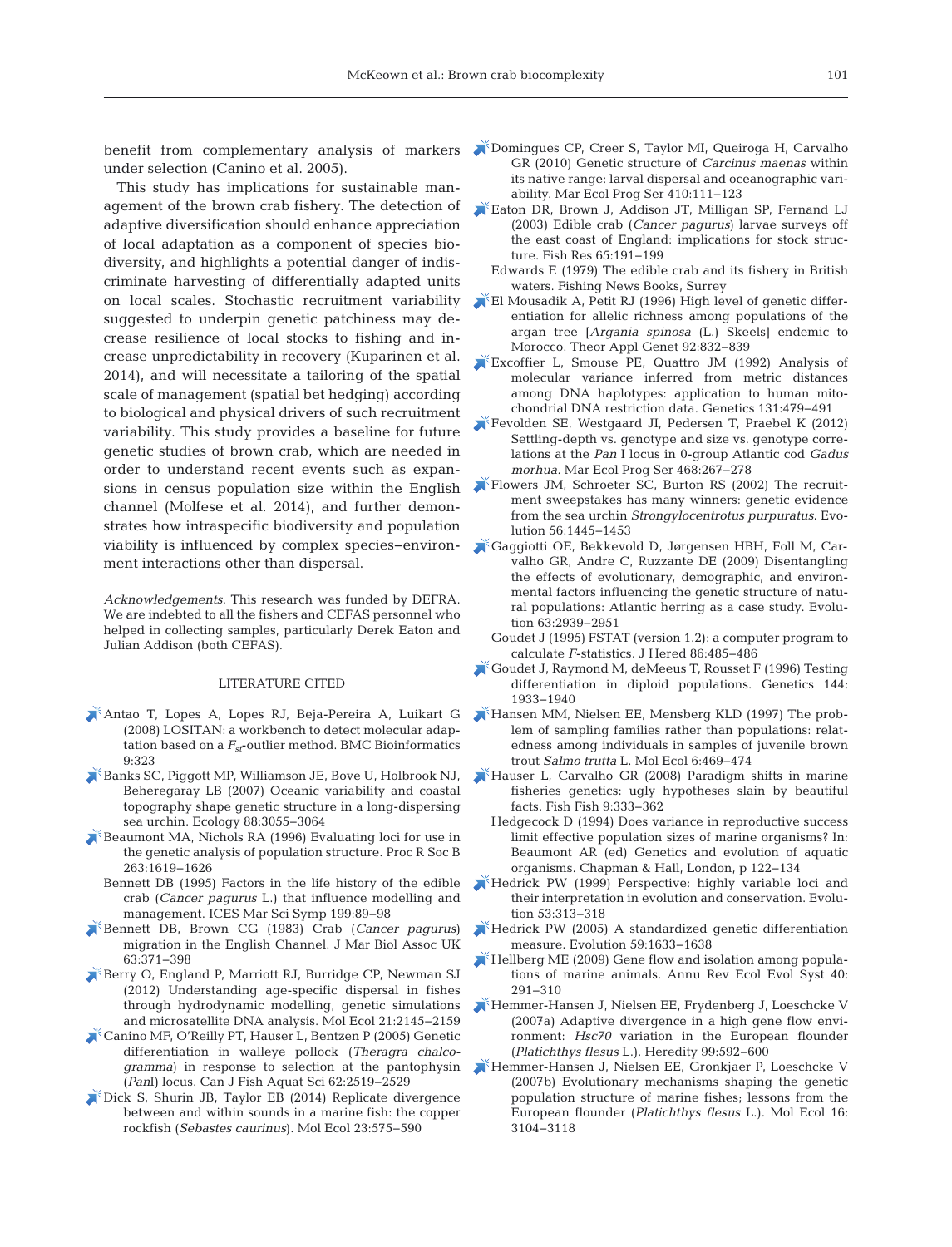- [Hunter E, Eaton D, Stewart C, Lawler A, Smith MT \(2013\)](https://doi.org/10.1371/journal.pone.0063991) Edible crabs 'go west': migrations and incubation cycle of *Cancer pagurus* revealed by electronic tags. PLOS ONE 8:e63991
- [Iacchei M, Ben-Horin T, Selkoe KA, Bird CE, Garcia-](https://doi.org/10.1111/mec.12341)Rodriguez FJ, Toonen RJ (2013) Combined analyses of kinship and  $F_{ST}$  suggest potential drivers of chaotic genetic patchiness in high gene-flow populations. Mol Ecol 22: 3476−3494
- [Iles TD, Sinclair M \(1982\) Atlantic herring stock discreteness](https://doi.org/10.1126/science.215.4533.627) and abundance. Science 215: 627−633
- [Jensen PC, Bentzen P \(2012\) A molecular dissection of the](https://doi.org/10.1163/193724012X626458) mating system of the Dungeness crab, *Metacarcinus magister* (Brachyura: Cancridae). J Crustac Biol 32: 443−456
- $\blacktriangleright$  [Jensen JL, Bohonak AJ, Kelley ST \(2005\) Isolation by dis](https://doi.org/10.1186/1471-2156-6-13)tance, web service. BMC Genet 6:13
- $\blacktriangleright$  Johnson MS, Black R (1984) Pattern beneath the chaos: the effect of recruitment on genetic patchiness in an intertidal limpet. Evolution 38: 1371−1383
- [Jorde PE, Sovik G, Westgaard JI, Albretsen J and others](https://doi.org/10.1111/mec.13158) (2015) Genetically distinct populations of northern shrimp, *Pandalus borealis*, in the North Atlantic: adaptation to different temperatures as an isolation factor. Mol Ecol 24: 1742−1757
- [Jørstad KE, Nævdal G \(1989\) Genetic variation and popula](https://doi.org/10.1111/j.1095-8649.1989.tb03067.x)tion structure of cod, *Gadus morhua* L, in some fjords in northern Norway. J Fish Biol 35: 245−252
- [Knutsen H, Olsen EM, Jorde PE, Espeland SH, Andre C,](https://doi.org/10.1111/j.1365-294X.2010.04979.x) Stenseth NC (2011) Are low but statistically significant levels of genetic differentiation in marine fishes 'biologically meaningful'? A case study of coastal Atlantic cod. Mol Ecol 20:768-783
- [Kuparinen A, Keith DM, Hutchings JA \(2014\) Increased en](https://doi.org/10.1093/icesjms/fsu021)  vironmentally driven recruitment variability decreases resilience to fishing and increases uncertainty of recovery. ICES J Mar Sci 71: 1507−1514
	- Larson RJ, Julian RM (1999) Spatial and temporal genetic patchiness in marine populations and their implications for fisheries management. CCOFI Rep 40:94-99
- [Larsson LC, Laikre L, Palm S, Andre C, Carvalho GR,](https://doi.org/10.1111/j.1365-294X.2006.03217.x) Ryman N (2007) Concordance of allozyme and microsatellite differentiation in a marine fish, but evidence of selection at a microsatellite locus. Mol Ecol 16: 1135−1147
- Latrouite D, Le Foll D (1989) Migrations of the edible crab *Cancer pagurus* and the spider crab *Maja squinado.* Oceanis 15: 133−142
- [McKeown NJ, Shaw PW \(2008a\) Polymorphic nuclear](https://doi.org/10.1111/j.1471-8286.2007.02033.x) microsatellite loci for studies of brown crab, *Cancer pagurus* L. Mol Ecol Resour 8: 653−655
- [McKeown NJ, Shaw PW \(2008b\) Single paternity within](https://doi.org/10.3354/meps07634) broods of the brown crab *Cancer pagurus*:a highly fecund species with long-term sperm storage. Mar Ecol Prog Ser 368:209-215
- [McKeown NJ, Arkhipkin AI, Shaw PW \(2015\) Integrating](https://doi.org/10.1016/j.fishres.2014.10.004) genetic and otolith microchemistry data to understand population structure in the Patagonian hoki (*Macruronus magellanicus*). Fish Res 164:1-7
- [Molfese C, Beare D, Hall-Spencer JM \(2014\) Overfishing](https://doi.org/10.1371/journal.pone.0101506) and the replacement of demersal finfish by shellfish: an example from the English Channel. PLOS ONE 9: e101506
- [Nei M \(1978\) Estimating of average heterozygosity and](http://www.ncbi.nlm.nih.gov/entrez/query.fcgi?cmd=Retrieve&db=PubMed&list_uids=17248844&dopt=Abstract) genetic distance from a small number of individuals. Genetics 89:583-590
- [Nielsen EE, Wright PJ, Hemmer-Hansen J, Poulsen NA,](https://doi.org/10.3354/meps07798) Gibb LM, Meldrup D (2009) Microgeographical population structure of cod *Gadus morhua* in the North Sea and west of Scotland: the role of sampling loci and individuals. Mar Ecol Prog Ser 376: 213−225
- [Oresland V, Andre C \(2008\) Larval group differentiation in](https://doi.org/10.1016/j.fishres.2007.09.008) Atlantic cod (*Gadus morhua*) inside and outside the Gullmar Fjord. Fish Res 90:9-16
- [Palero F, Abello P, Macpherson E, Beaumont M, Pascual M](https://doi.org/10.1111/j.1095-8312.2011.01728.x) (2011) Effect of oceanographic barriers and overfishing on the population genetic structure of the European spiny lobster (*Palinurus elephas*). Biol J Linn Soc 104: 407−418
- [Palsbøll PJ, Bérubé M, Allendorf FW \(2007\) Identification of](https://doi.org/10.1016/j.tree.2006.09.003) management units using population genetic data. Trends Ecol Evol 22: 11−16
- [Palumbi SR \(1994\) Genetic divergence, reproductive isola](https://doi.org/10.1146/annurev.es.25.110194.002555)tion, and marine speciation. Annu Rev Ecol Syst 25: 547−572
- Pawson MG (1995) Biogeographical identification of English Channel fish and shellfish stocks. Fisheries research technical report no. 99. Ministry of Agriculture, Fisheries and Food, Directorate of Fisheries Research, Lowestoft
- Peakall R, Smouse PE (2006) GENALEX 6: genetic analysis in Excel. Population genetic software for teaching and research. Mol Ecol Notes 6: 288−295
- [Planes S, Lenfant P \(2002\) Temporal change in the genetic](https://doi.org/10.1046/j.1365-294X.2002.01521.x) structure between and within cohorts of a marine fish, *Diplodus sargus*, induced by a large variance in individual reproductive success. Mol Ecol 11: 1515−1524
- [Planes S, Lecaillon G, Lenfant P, Meekan M \(2002\) Genetic](https://doi.org/10.1111/j.1095-8649.2002.tb01861.x) and demographic variation in new recruits of *Naso unicornis.* J Fish Biol 61: 1033−1049
- [Poulsen NA, Hemmer-Hansen J, Loeschcke V, Carvalho GR,](https://doi.org/10.3354/meps09246) Nielsen EE (2011) Microgeographical population structure and adaptation in Atlantic cod *Gadus morhua*: spatio-temporal insights from gene-associated DNA markers. Mar Ecol Prog Ser 436:231-243
- [Pritchard JK, Stephens M, Donnelly P \(2000\) Inference of](http://www.ncbi.nlm.nih.gov/entrez/query.fcgi?cmd=Retrieve&db=PubMed&list_uids=10835412&dopt=Abstract) population structure using multilocus genotype data. Genetics 155: 945−959
- [Queller DC, Goodnight KF \(1989\) Estimating relatedness](https://doi.org/10.2307/2409206) using genetic markers. Evolution 43: 258−275
	- Raymond M, Rousset F (1995) GENEPOP (version 1.2): population genetics software for exact tests and ecumenicism. J Hered 86: 248−249
- [Reiss H, Hoarau G, Dickey-Collas M, Wolff WJ \(2009\)](https://doi.org/10.1111/j.1467-2979.2008.00324.x) Genetic population structure of marine fish: mismatch between biological and fisheries management units. Fish Fish 10: 361−395
- [Rousset F \(1997\) Genetic differentiation and estimation of](http://www.ncbi.nlm.nih.gov/entrez/query.fcgi?cmd=Retrieve&db=PubMed&list_uids=9093870&dopt=Abstract) gene flow from *F*-statistics under isolation by distance. Genetics 145: 1219−1228
- [Ruzzante DE, Mariani S, Bekkevold D, André C and others](https://doi.org/10.1098/rspb.2005.3463) (2006) Biocomplexity in a highly migratory pelagic marine fish, Atlantic herring. Proc R Soc B 273: 1459−1464
- [Ryman N, Palm S \(2006\) POWSIM:a computer program for](https://doi.org/10.1111/j.1471-8286.2006.01378.x) assessing statistical power when testing for genetic differentiation. Mol Ecol Notes 6: 600−602
- [Ryman N, Utter F, Laikre L \(1995\) Protection of intraspecific](https://doi.org/10.1007/BF01103814) biodiversity of exploited fishes. Rev Fish Biol Fish 5: 417−446
- [Sarvas TH, Fevolden SE \(2005\) The scnDNA locus](https://doi.org/10.1016/j.fishres.2005.07.013) *Pan* I reveals concurrent presence of different populations of